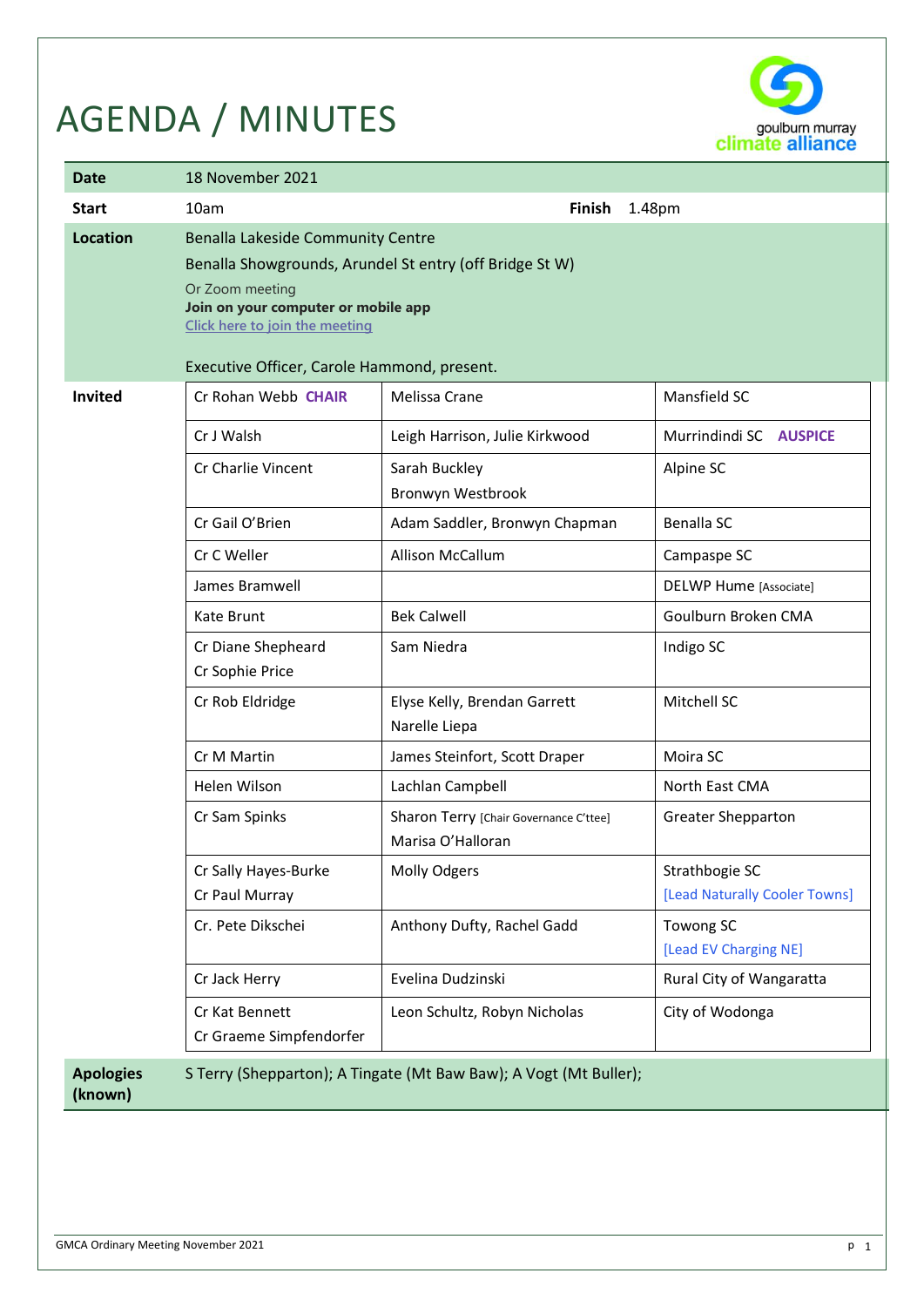| Acknowledgement | We wish to acknowledge the traditional owners of the land on which we meet, the           |
|-----------------|-------------------------------------------------------------------------------------------|
| of country      | Taungurung, Yorta Yorta, and Wurrundjeri and pay our respects to elder's past present and |
|                 | emerging.                                                                                 |

| <b>AGENDA</b> |                                                                                                                                                                   |                                      |                                                                                                                                                                                                                                                                                                                                                                                                                                                                                                                                 |
|---------------|-------------------------------------------------------------------------------------------------------------------------------------------------------------------|--------------------------------------|---------------------------------------------------------------------------------------------------------------------------------------------------------------------------------------------------------------------------------------------------------------------------------------------------------------------------------------------------------------------------------------------------------------------------------------------------------------------------------------------------------------------------------|
| 10.06         | 1. WELCOME                                                                                                                                                        | <b>CHAIR</b>                         | Cr Rohan Webb welcomed Members with<br>Acknowledgement of Country, and mention of the<br>VECO Cities Power Partnership Award.<br>Molly Odgers kindly managed comments from the<br>zoom chat.                                                                                                                                                                                                                                                                                                                                    |
|               |                                                                                                                                                                   |                                      |                                                                                                                                                                                                                                                                                                                                                                                                                                                                                                                                 |
| 10.08         | 2. CONFLICT OF INTEREST<br><b>DECLARATION</b>                                                                                                                     | <b>CHAIR</b>                         | nil                                                                                                                                                                                                                                                                                                                                                                                                                                                                                                                             |
| 10.10         | <b>3. PREVIOUS MINUTES</b>                                                                                                                                        | <b>CHAIR</b>                         | The minutes of the Ordinary meeting held online on<br>19th August 2021 were distributed via email.                                                                                                                                                                                                                                                                                                                                                                                                                              |
|               | <b>MOTION:</b>                                                                                                                                                    |                                      |                                                                                                                                                                                                                                                                                                                                                                                                                                                                                                                                 |
|               | endorsed.                                                                                                                                                         |                                      | That the minutes of the Goulburn Murray Climate Alliance's Ordinary Meeting of August 19th 2021 be                                                                                                                                                                                                                                                                                                                                                                                                                              |
|               | Moved: Cr C Vincent<br>Seconded: Cr J Walsh                                                                                                                       |                                      |                                                                                                                                                                                                                                                                                                                                                                                                                                                                                                                                 |
| 10.12         | <b>4. PREVIOUS MEETING</b><br><b>ACTIONS</b>                                                                                                                      | EO                                   | See Appendix 1                                                                                                                                                                                                                                                                                                                                                                                                                                                                                                                  |
| 10.12         | <b>6. EXECUTIVE OFFICER</b><br><b>REPORT</b>                                                                                                                      | EO                                   | See Appendix 2 & Appendix 3 Business Plan<br>Carole gave a general update of activities outlined in<br>the Agenda papers and thanked Bronwyn Chapman,<br>outgoing EO for her generous time and energy in<br>onboarding her in September/October.<br>Carole also gave an overview of the current planning<br>surrounding the GMCA Strategic Plan 2022-2026, and<br>encouraged Members to do the member survey and<br>to whiteboard/zoom-note their thoughts and<br>inspirations regarding potential GMCA Vision and<br>Purpose.  |
| 10.20         | 7. GOVERNANCE<br>7.1 Alliance Committee Report<br>7.2 Annual Financial Report 20/21<br>7.3 Quarterly Financial Report<br>7.4 MoU Resolution<br>7.5 New Membership | Cr Charlie Vincent<br>Leigh Harrison | 7.1 -- Cr Vincent as Deputy Chair of the GMCA<br>Committee updated the Alliance on financial activities<br>including the Annual Financial Report for last FY, and<br>the most recent Quarter (Aug-Oct).<br>7.2 see Appendix 4<br>7.3 see Appendix 5<br>7.4--Murrindindi SC (Leigh Harrison and Julie<br>Kirkwood) as GMCA Auspice updated the Alliance on<br>the alignment work done on the MOU and Rules of<br>Operation. A letter will be forwarded to Members in<br>due course to attach to their MOU.<br>7.5 see Appendix 6 |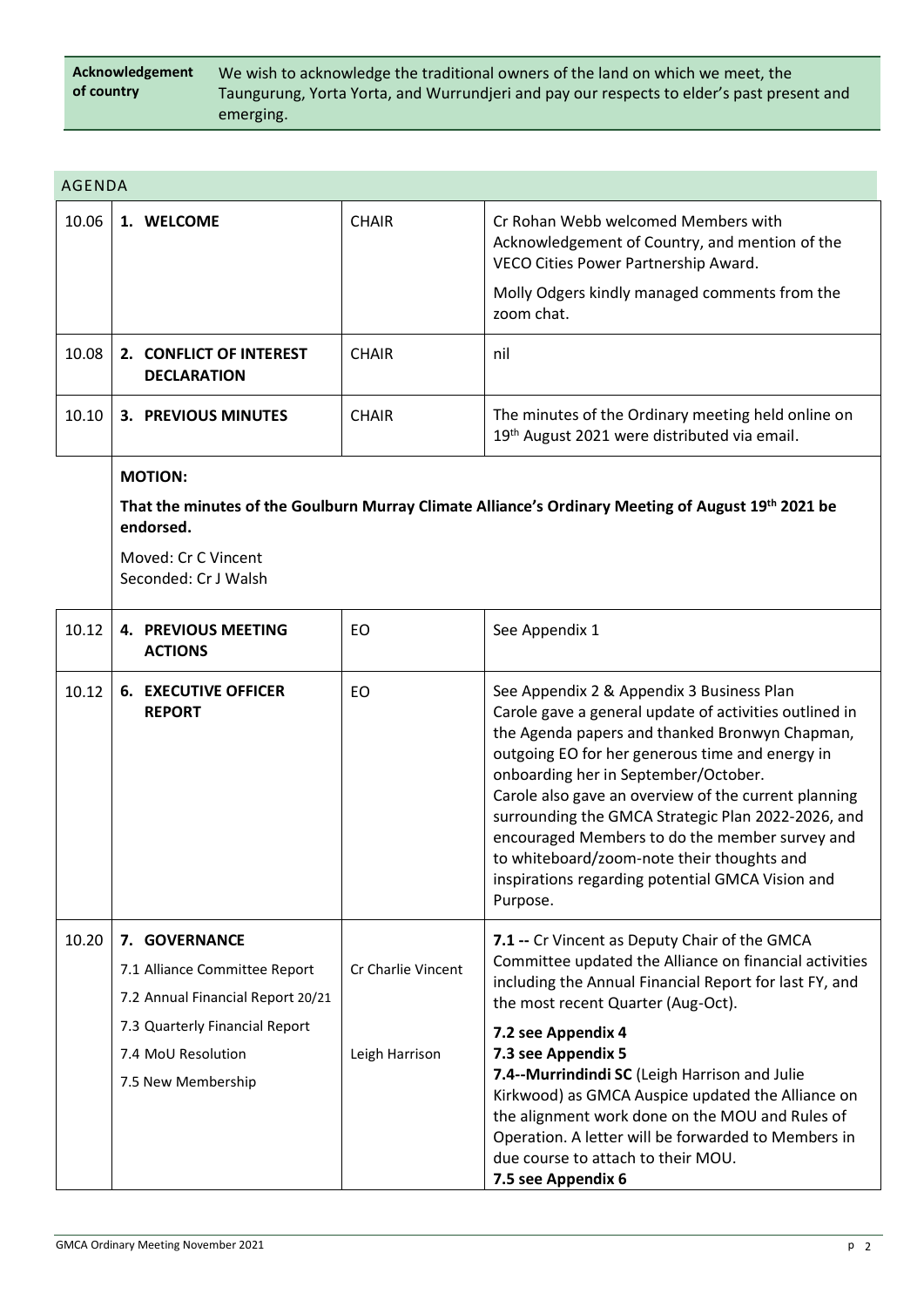|      | <b>MOTION:</b>                                                                                                                                                                                                                                                                                                      |     |                                                                                                                                                                                                                               |  |  |  |
|------|---------------------------------------------------------------------------------------------------------------------------------------------------------------------------------------------------------------------------------------------------------------------------------------------------------------------|-----|-------------------------------------------------------------------------------------------------------------------------------------------------------------------------------------------------------------------------------|--|--|--|
|      | That the Annual Financial Report for the financial year 2020/21 be endorsed.                                                                                                                                                                                                                                        |     |                                                                                                                                                                                                                               |  |  |  |
|      | Moved: Cr J Herry<br>Seconded: R Nicholas                                                                                                                                                                                                                                                                           |     |                                                                                                                                                                                                                               |  |  |  |
|      | <b>MOTION:</b>                                                                                                                                                                                                                                                                                                      |     |                                                                                                                                                                                                                               |  |  |  |
|      |                                                                                                                                                                                                                                                                                                                     |     | That the Quarterly Financial Report for August-October 2021 be endorsed.                                                                                                                                                      |  |  |  |
|      | Moved: Cr P Murray<br>Seconded: Cr J Herry                                                                                                                                                                                                                                                                          |     |                                                                                                                                                                                                                               |  |  |  |
|      | <b>MOTION:</b>                                                                                                                                                                                                                                                                                                      |     |                                                                                                                                                                                                                               |  |  |  |
|      |                                                                                                                                                                                                                                                                                                                     |     | That letters clarifying an amendment to item 14 of the MoU be sent to all Members as follows:                                                                                                                                 |  |  |  |
|      | "14. Termination of MoU                                                                                                                                                                                                                                                                                             |     |                                                                                                                                                                                                                               |  |  |  |
|      | A Member may resign from the Alliance, provided a minimum of 6 months' notice of its intention<br>a)<br>to do so (setting out the reasons) has been given to the Alliance Committee, and the date of such<br>resignation taking effect coincides with the end of financial year.                                    |     |                                                                                                                                                                                                                               |  |  |  |
|      | Should clause 14 a) not be achievable by a resigning Member, and the 6 month notice period<br>b)<br>overlaps the end of a financial year the resigning Member shall be bound and required to provide<br>their membership contribution to the Alliance for the financial year in which their resignation<br>occurs." |     |                                                                                                                                                                                                                               |  |  |  |
|      | Moved: Cr J Herry<br>Seconded: Cr C Vincent                                                                                                                                                                                                                                                                         |     |                                                                                                                                                                                                                               |  |  |  |
|      | <b>MOTION:</b>                                                                                                                                                                                                                                                                                                      |     |                                                                                                                                                                                                                               |  |  |  |
|      | months with the GMCA.                                                                                                                                                                                                                                                                                               |     | That the four Alpine Resort Management Boards be endorsed for a single Associate Membership of 12                                                                                                                             |  |  |  |
|      | Moved: E Kelly<br>Seconded: A McCallum                                                                                                                                                                                                                                                                              |     |                                                                                                                                                                                                                               |  |  |  |
| 11.  | 6. OFFICER'S MEETING<br>Held on 18 October                                                                                                                                                                                                                                                                          |     | See Appendix 7<br>Allison McCallum (Campaspe) gave an overview of the<br>Officer's meeting and its outcomes. There was a<br>suggestion to undertake the word-cloud with all<br>Members - to be taken from the current survey. |  |  |  |
| 1.30 | 11. Around the Regions<br>(moved up the agenda)                                                                                                                                                                                                                                                                     | All | See final Report Appendix 8<br>Each Member spoke to their organisation's key<br>activities since August 2021.                                                                                                                 |  |  |  |
|      |                                                                                                                                                                                                                                                                                                                     |     |                                                                                                                                                                                                                               |  |  |  |

| 12.45   7. Climate Change and<br><b>Planning in Victoria:</b><br><b>Online Presentation</b> | Jane Keddie<br>Hansen Partnership | Presentation by Jane Keddie, Hansen Partnership, on<br>the extensive report commissioned by the Victorian<br>Greenhouse Alliances to ensure Victoria's planning |  |
|---------------------------------------------------------------------------------------------|-----------------------------------|-----------------------------------------------------------------------------------------------------------------------------------------------------------------|--|
|                                                                                             |                                   | system effectively tackles climate change.<br>Report sent separately on Friday 12 Nov<br>Please see recording of presentation here                              |  |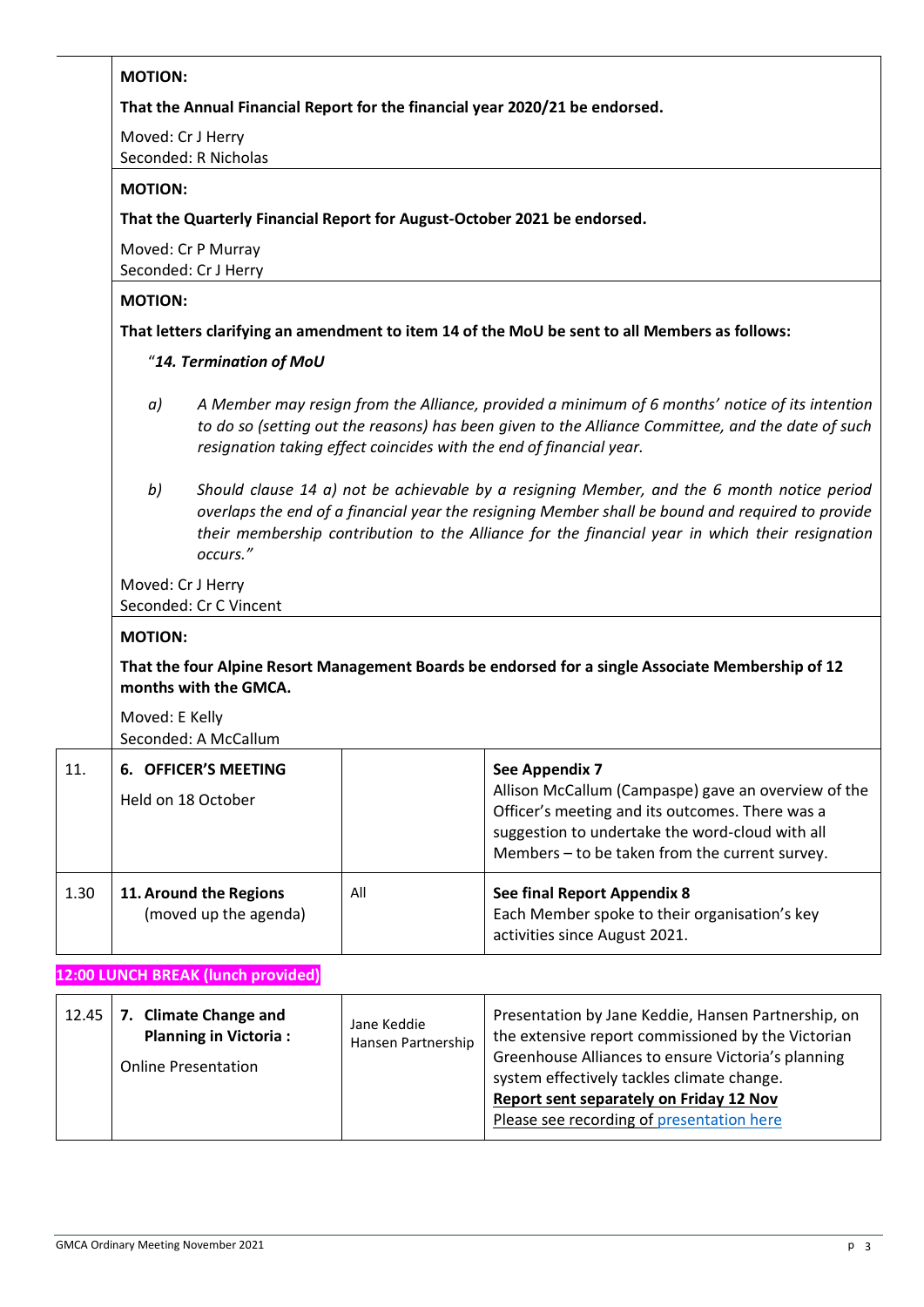| 1.15 | 8 | <b>Presentation: Alpine</b><br><b>Resorts</b> | Elise Armitage, Falls<br>Creek Resort | The GMCA was pleased to welcome the Alpine Resorts<br>Management Boards as Associate Members.<br>Also attending Lindsey Jackman (Zoom). Three<br>members of the Falls Creek team attended the<br>Ordinary Meeting in person and met with Members<br>over lunch prior to their presentation. |
|------|---|-----------------------------------------------|---------------------------------------|---------------------------------------------------------------------------------------------------------------------------------------------------------------------------------------------------------------------------------------------------------------------------------------------|
|      |   |                                               |                                       | Please click here for the presentation from Alpine<br>Resorts.                                                                                                                                                                                                                              |

1.48pm Close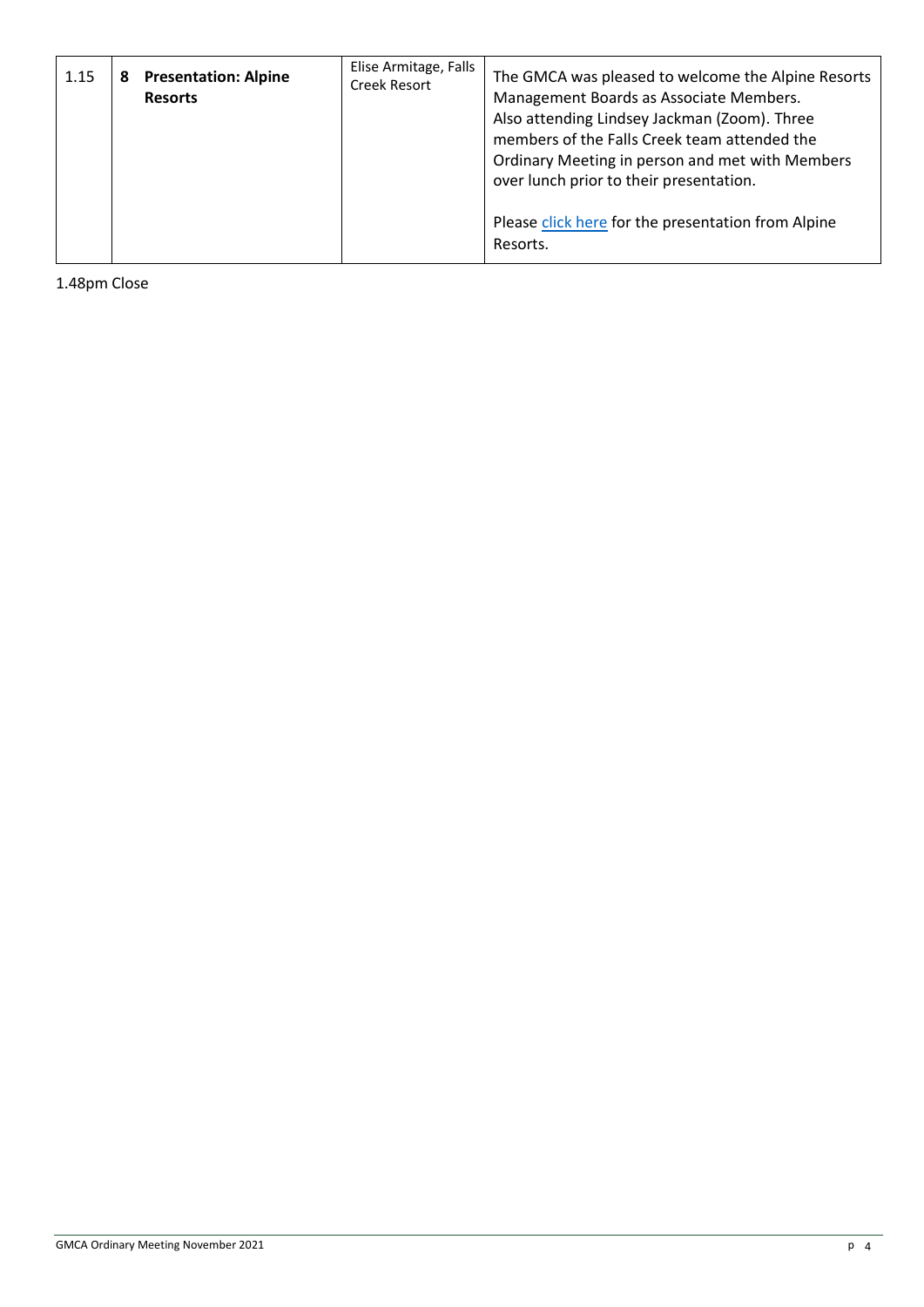| <b>APPENDIX 1 - ACTION PROGRESS</b> |                                                                                                             |            |             |  |  |  |  |  |
|-------------------------------------|-------------------------------------------------------------------------------------------------------------|------------|-------------|--|--|--|--|--|
| Date                                | Complete<br>not commenced<br>in progress                                                                    | <b>WHO</b> | <b>WHEN</b> |  |  |  |  |  |
| 2020                                |                                                                                                             |            |             |  |  |  |  |  |
| Feb 19                              | EO to prioritise development of the Communications and Engagement Plan in<br>EO.<br>TBD<br>the action plan. |            |             |  |  |  |  |  |
| 2021                                |                                                                                                             |            |             |  |  |  |  |  |
| August<br>2021                      | The EO will circulate the preliminary advocacy for the AAPs and seek further<br>input.                      | <b>EO</b>  |             |  |  |  |  |  |
| August<br>2021                      | EO to collate information about previous studies and experiences concerning<br>officer resource sharing     | EO         |             |  |  |  |  |  |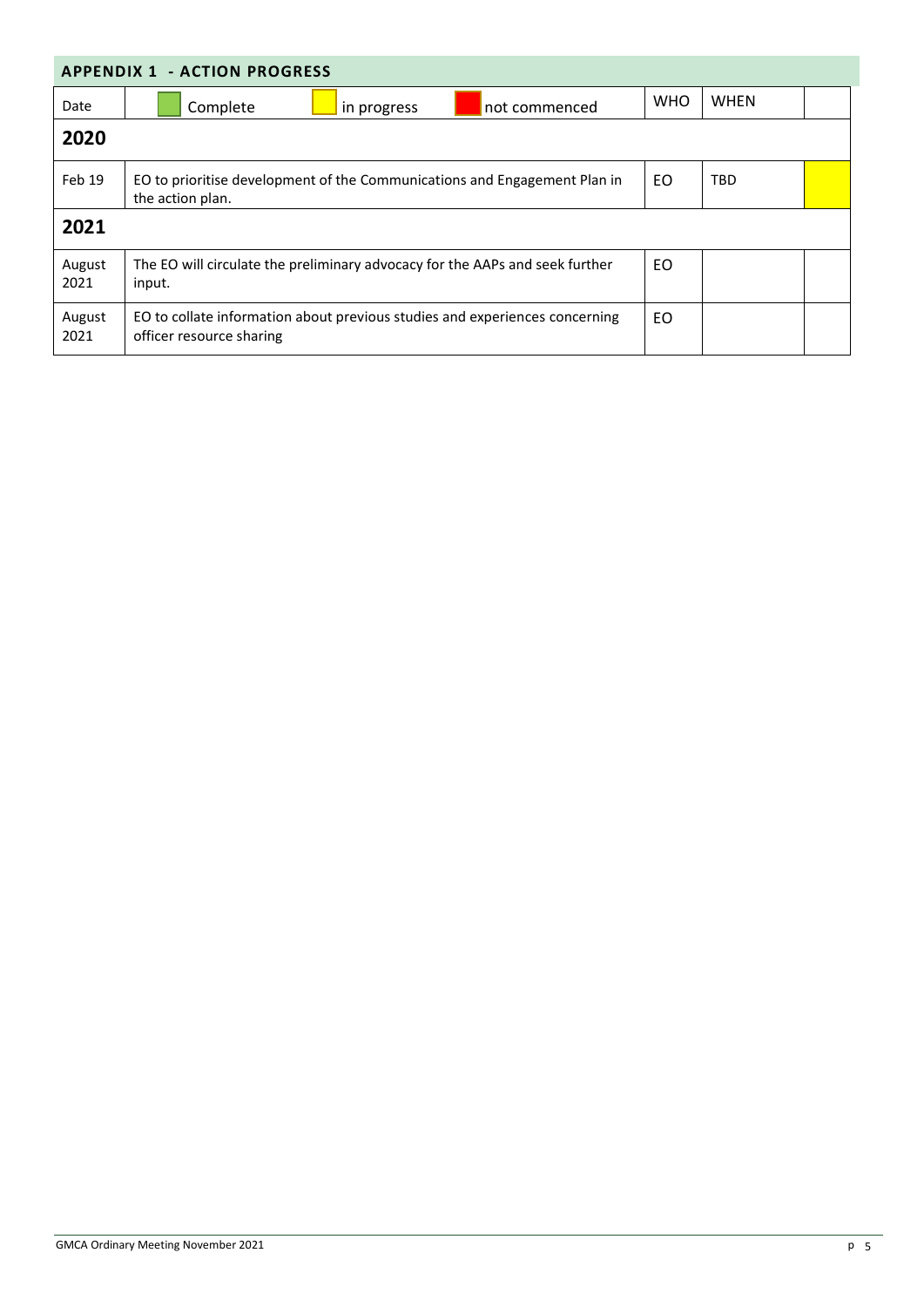## **APPENDIX 2 – EXECUTIVE OFFICER REPORT**

|                                                                                           | <b>DESCRIPTION</b>                                                                                                                                                                                                                                        | PROGRESS AUGUST 2021                                                                                                                                                                                                                                                                                                                                                                                                           |
|-------------------------------------------------------------------------------------------|-----------------------------------------------------------------------------------------------------------------------------------------------------------------------------------------------------------------------------------------------------------|--------------------------------------------------------------------------------------------------------------------------------------------------------------------------------------------------------------------------------------------------------------------------------------------------------------------------------------------------------------------------------------------------------------------------------|
| <b>Naturally Cooler</b><br><b>Towns</b>                                                   | Lead Council: Strathbogie<br>Research project across all GMCA member municipality urban forests,<br>investigating benchmarks, climate-ready species, gap analysis, cost etc<br>of implementation. Includes presentations of findings.                     | FUNDED \$60,000 (DELWP Climate Ready Hume Regional Grants)<br>Urban Forest Consulting appointed. Project officer Laura Campbell started.<br>Council interviews started. PCG= Euroa Arb, GBCMA, Shepparton Council,<br>GMCA and Strathbogie.<br>Project commenced week of 4/10/21 to finish with Forum 18/2/22                                                                                                                  |
| <b>Upgrade Main</b><br>Rd MV lights to<br><b>LED</b><br>(Ausnet area)                     | Ausnet has proposed co-funding for a bulk changeover for 80W MV<br>lights to 18W LED lights. This will have savings in energy use (alpine,<br>benalla, mansfield, murrindindi, mitchell, murrindindi strathbogie,<br>towong, wangaratta, wodonga)         | Preliminary meetings have occurred with Ausnet (GMCA, EAGA and<br>SECCA, plus Sarah Buckley rep from Alpine Shire, and council reps from<br>other regions. Ausnet wishes to start this FY going through to 23/24 FY.<br>Our members are included in all years. Ausnet will contribute to most lights<br>for many councils ie up to \$1.3m for some councils.<br>Would like Ironbark to calculate emissions savings for us too. |
| <b>Climate Change</b><br>& the planning<br>scheme                                         | Sustainable Subdivision Framework meeting on 20/10 between all<br>councils and refinement of tools occurring with CASBE.                                                                                                                                  | Ongoing.<br>To discuss during GMCA strategic planning session.                                                                                                                                                                                                                                                                                                                                                                 |
| Alliance of<br><b>Alliances</b>                                                           | Alliances Conference on 29 <sup>th</sup> April at the Exhibition and Conference<br>Centre Melbourne.<br>Contribute to fortnightly meetings between the MAV & Alliances                                                                                    | Discussed planning reform, advocacy, Hansen Report, Climate Resilient<br>Councils project, SV2030, funding avenues                                                                                                                                                                                                                                                                                                             |
| <b>VECO</b> for<br>remaining<br>Councils                                                  | Meeting for 28/10 - webinar #1 viewing, councils are going through the<br>motions of approval internally                                                                                                                                                  |                                                                                                                                                                                                                                                                                                                                                                                                                                |
| EO<br><b>Presentations &amp;</b><br><b>Representations</b><br>on behalf of<br><b>GMCA</b> | Present to Alpine Resorts on 6 <sup>th</sup> October<br>Mondo Community Advisory Group Wangaratta 4/11<br>Sit on Moira E&S Advisory Committee on 9/12<br>Briefing to Wodonga City Council on 20/12                                                        | Completed. Invited to become Associate Members.                                                                                                                                                                                                                                                                                                                                                                                |
|                                                                                           | Framework for Strategic Plan - Vision, Purpose, Goals and Projects,<br>align with SDGs.                                                                                                                                                                   | RFQ/Brief sent out 11/11/21 to four consultants who would all like to quote.                                                                                                                                                                                                                                                                                                                                                   |
|                                                                                           | <b>PART A:</b>                                                                                                                                                                                                                                            |                                                                                                                                                                                                                                                                                                                                                                                                                                |
| <b>Strategic</b>                                                                          | Facilitation component: Local Climate Alliance Workshop Facilitation for the<br>Strategic Plan of the Goulburn Murray Climate Alliance                                                                                                                    |                                                                                                                                                                                                                                                                                                                                                                                                                                |
| Planning                                                                                  | <b>PART B:</b>                                                                                                                                                                                                                                            |                                                                                                                                                                                                                                                                                                                                                                                                                                |
|                                                                                           | <b>Technical Research and Sustainable Development Goals Localisation</b><br><b>Component:</b> Research and Report integrating and localising relevant SDGs,<br>targets and indicators into the Strategic Plan of the Goulburn Murray Climate<br>Alliance. |                                                                                                                                                                                                                                                                                                                                                                                                                                |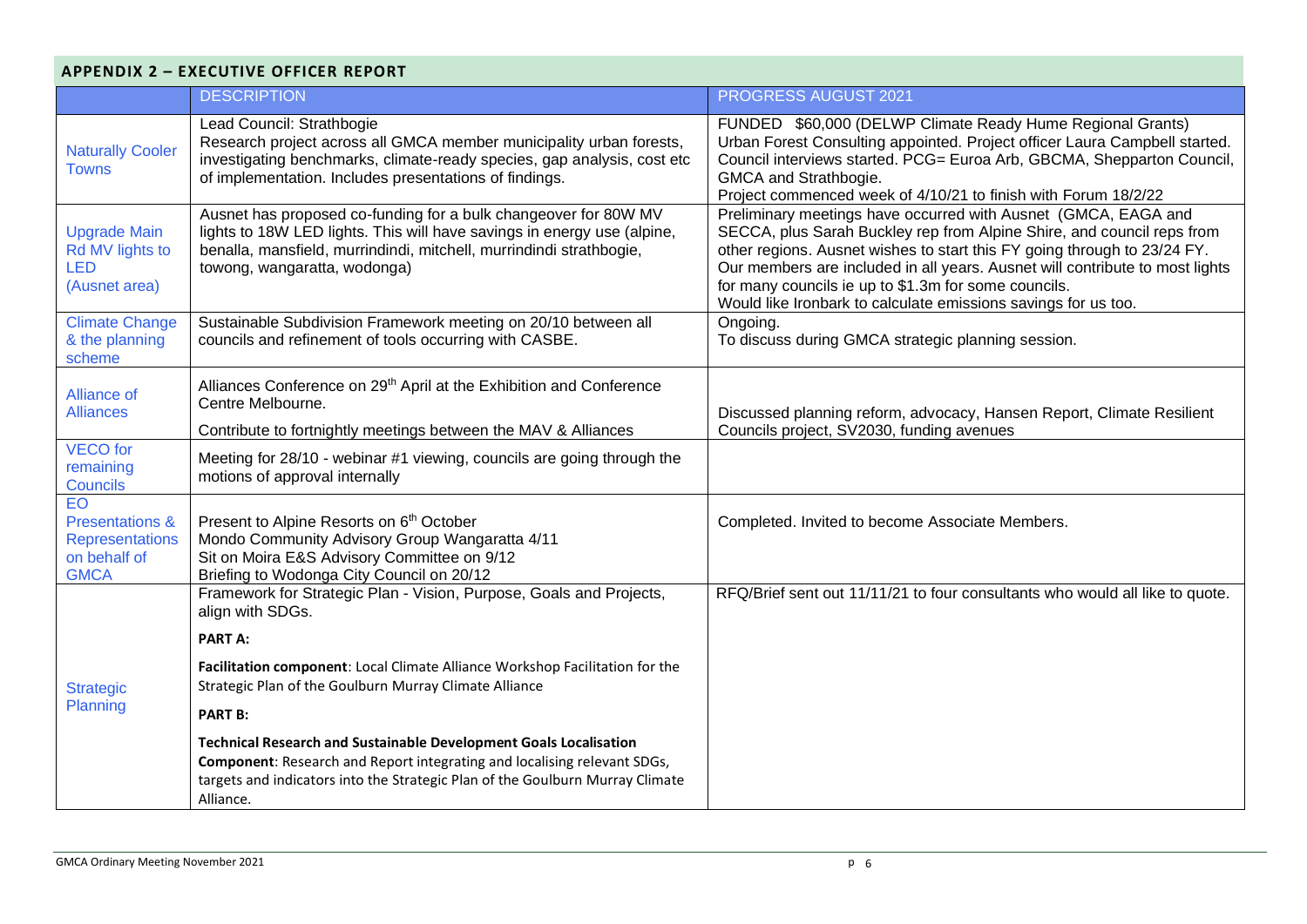|                      | Victorian Climate Resilient Councils Working Group VCRC - Meeting | Upcoming adaptation capacity building for councils |
|----------------------|-------------------------------------------------------------------|----------------------------------------------------|
| Capacity<br>building | 28/10: LG Adaptation - 28/10                                      | 10 attendees + Falls Creek                         |
|                      | Aust LG Accelerating Action at COP26 Forum ICLEI Webinar 21/10    | 7 councils pledged to attend                       |
|                      | Website domain, security, & content                               |                                                    |
| Communications       |                                                                   |                                                    |
|                      |                                                                   |                                                    |

| <b>PROJECT</b>                 | <b>GRANT OPPORTUNITIES</b>                                                                               | <b>Status</b>                                                                                                                                                                                                                                                  |
|--------------------------------|----------------------------------------------------------------------------------------------------------|----------------------------------------------------------------------------------------------------------------------------------------------------------------------------------------------------------------------------------------------------------------|
| EV charge<br>stations-regional | Destination Chargers Across Victoria<br>Closed 13/8/2021<br>Several applications submitted               | EO assisted joint application by 5 councils in NE Vic (Lead – Towong Shire with Alpine, Benalla, Murrindindi<br>and Wangaratta)<br>And separate applications by Moira Shire and Mitchell Shire<br>Many Councils also supported an application by Evie Networks |
| General                        | <b>Potter Foundation</b><br><b>Lord Mayors Charitable Foundation</b><br>https://wettenhall.org.au/about/ | EOIs for Sustainable - Environment Open 14 March 2022 and Close 31 March 2022<br>Circular rounds of seed and scaling-up grants opening from 14 Jan 2022                                                                                                        |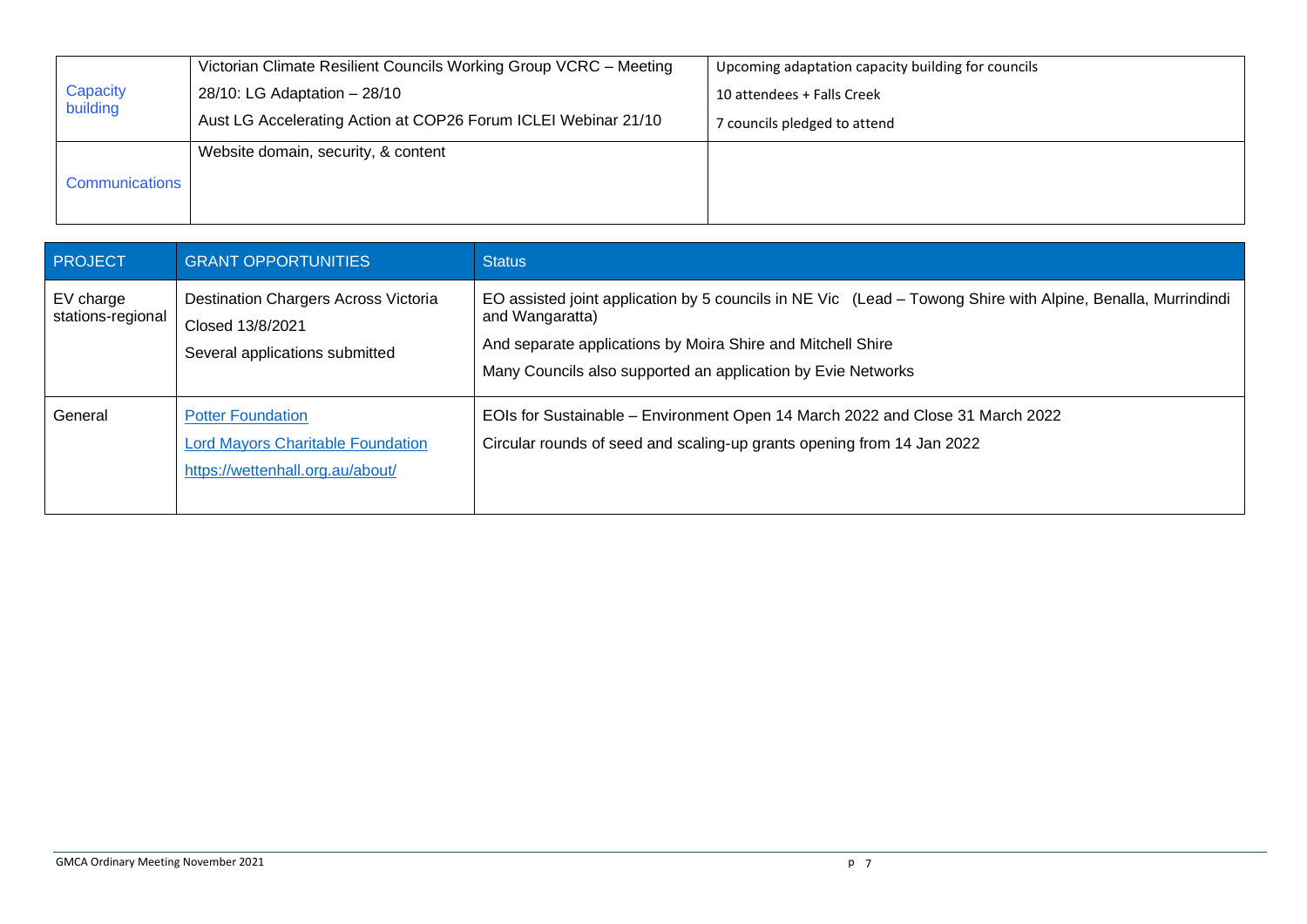| <b>APPENDIX 3 - BUSINESS PLAN UPDATE</b> |                      |                                                                                                                                                                                                          |                                                                                                                                                                               |                                                                                                                                             |                                            |  |  |
|------------------------------------------|----------------------|----------------------------------------------------------------------------------------------------------------------------------------------------------------------------------------------------------|-------------------------------------------------------------------------------------------------------------------------------------------------------------------------------|---------------------------------------------------------------------------------------------------------------------------------------------|--------------------------------------------|--|--|
| <b>Strategy Ref</b>                      | <b>Strategy Time</b> | STRATEGIC PLAN 2018-22 - ACTION                                                                                                                                                                          | <b>METHOD 2021-22</b>                                                                                                                                                         | <b>NOTES</b>                                                                                                                                | Achieved<br>In progress<br>Yet to commence |  |  |
| 1.1(a)                                   | ongoing              | Provide information and resources to<br>support member decision making and<br>program delivery                                                                                                           | Work to update members on<br>information from Victorian<br>alliance meetings, regional<br>meetings, project control groups<br>and other sources.                              | <b>Basecamp</b>                                                                                                                             |                                            |  |  |
| 1.1(b)                                   | completed            | Information and support to influence the<br>inclusion of climate change impacts during<br>the renewal of Council Plans, Public Health<br>and Wellbeing Plans and Regional<br><b>Catchment Strategies</b> | Co-development of DELWP our<br><b>Council and Climate Change:</b><br>Understanding the Risk and<br>Learning to Adapt, training<br>session for councillors on 9 April<br>2021. | Invitation to all councillors at all<br><b>GMCA councils. Attended by:</b><br>Alpine<br><b>Benalla</b><br>Campaspe<br>Strathbogie<br>Towong |                                            |  |  |
| 1.1(c)                                   |                      | Support capacity building for identified<br>2019/20<br>projects including specific learning<br>forums/webinars                                                                                           | EO to assist GMCA for key projects in 2020/21                                                                                                                                 |                                                                                                                                             |                                            |  |  |
|                                          |                      |                                                                                                                                                                                                          | Development and<br>implementation of electric vehicle<br>charge station infrastructure<br>program                                                                             | Project funding application submitted                                                                                                       |                                            |  |  |
|                                          |                      |                                                                                                                                                                                                          | Urban greening project to assist<br>council planning for tree planting<br>for urban cooling (Naturally<br>Cooler Towns)                                                       | Project underway                                                                                                                            |                                            |  |  |
|                                          |                      |                                                                                                                                                                                                          | 2021 NEW PROJECT: Liaison with<br><b>Ausnet for efficient Main Rd</b><br>streetlight upgrade (MV lights)                                                                      |                                                                                                                                             |                                            |  |  |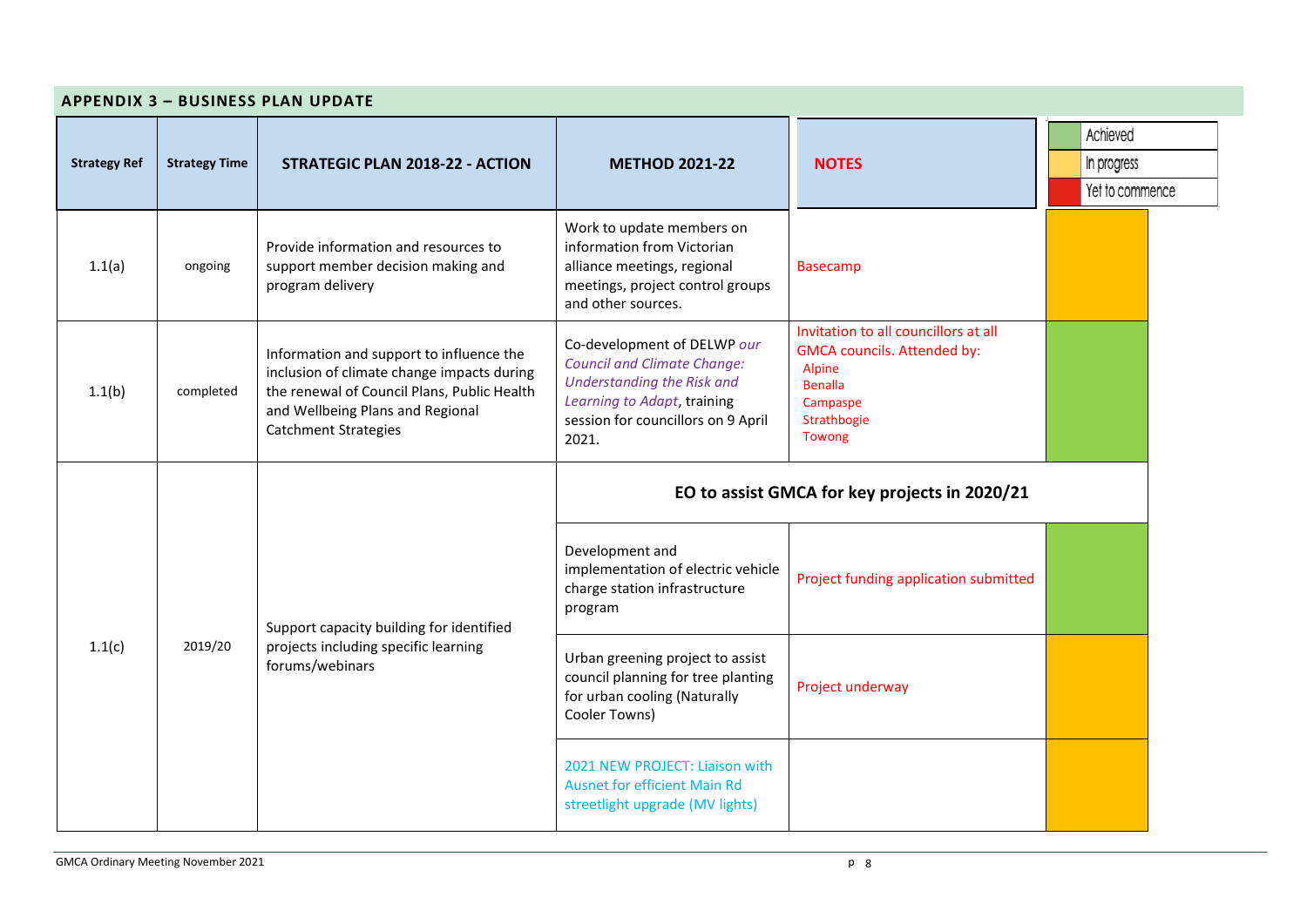|        |                        |                                                                                                                                                               | 2021 NEW PROJECT: Relevant<br>sessions in Victorian Alliances<br><b>Conference April 22</b>                                                                              | Greening Euroa, urban forests, water<br>stewardship, healthy country, healthy<br>people, regional and rural councils<br>showcased. |  |
|--------|------------------------|---------------------------------------------------------------------------------------------------------------------------------------------------------------|--------------------------------------------------------------------------------------------------------------------------------------------------------------------------|------------------------------------------------------------------------------------------------------------------------------------|--|
|        |                        |                                                                                                                                                               | Review status of sequestration<br>and carbon credit payments in<br>agriculture (hold for Strategic<br>Plan 2022-26)                                                      | EO & GBCMA in conversation re teal<br>carbon opportunities                                                                         |  |
|        |                        |                                                                                                                                                               | Other as identified by Alliance                                                                                                                                          |                                                                                                                                    |  |
| 1.1(d) | ongoing                | Communicate and scale smaller group<br>action or projects to benefit all members eg<br><b>GMCA Sustainability Indicators</b>                                  | Continue to assist member use of<br>Sustainability Indicators tool and<br>analysing relevance of outputs                                                                 | Exploring the re-engagement with<br>Trellis of the four Carbon Crunching<br>Councils ie via a workshop                             |  |
|        |                        |                                                                                                                                                               | EO to support communication<br>between small shire members to<br>foster shared information -work<br>with shires for suitable action in<br>2021/22                        | VECO assistance to the remaining six<br>councils, & Basecamp setup                                                                 |  |
|        |                        | a) Understand and respond to opportunities<br>arising from changes to the Local<br>Government Act in 2019 and the<br>implementation of the Climate Change Act | Identify and collate climate<br>actions in adopted Council Plans<br>and Municipal Public Health and<br>Wellbeing Plans in preparation<br>for GMCA Strategic Plan 2022-26 | Matrix sharepoint sent to staff GMCA<br>to input 6/10/21                                                                           |  |
| 1.2    | 2019/20 and<br>2020/21 | b) Work with partners to research, and build<br>understanding of key partner issues listed<br>on pg 4                                                         | Monitor opportunities and<br>develop connections to prepare<br>for work in these actions.                                                                                |                                                                                                                                    |  |
|        |                        | c) Develop links with learning institutions<br>and other agencies to access research for<br><b>GMCA</b> projects                                              | Develop links to explore and<br>advance adaptation opportunities<br>in the Naturally Cooler Towns<br>project                                                             |                                                                                                                                    |  |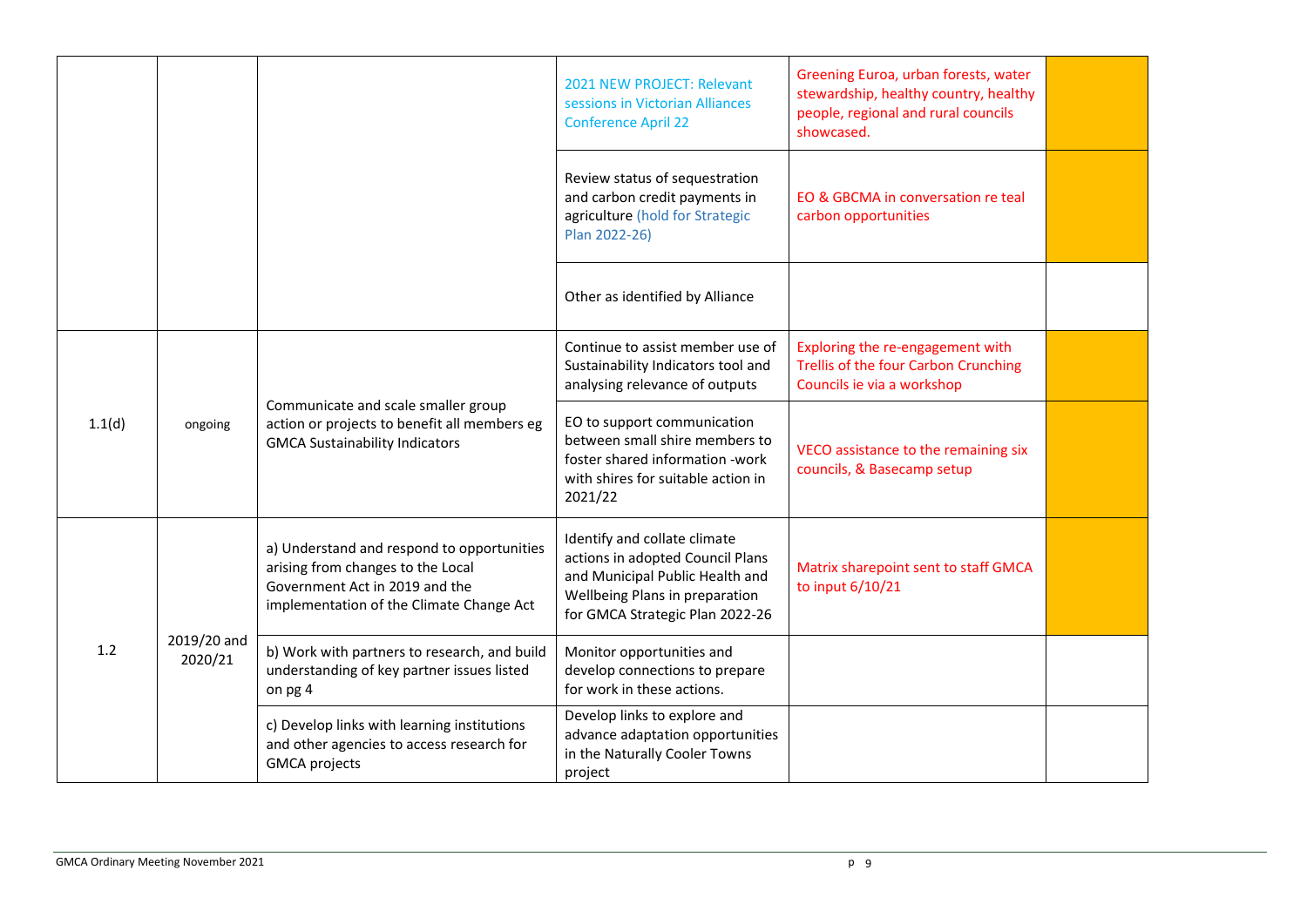|     | 2018/19 | a) Create a Communications and<br>Engagement Plan                                                                                                                     | EO develop Communications and<br>Engagement Plan in conjunction<br>with Officers Working Group in<br>2021                                         | Comms and Engagement Plan will rely<br>on outcomes of the new Strategic<br>Plan. Basic research underway with<br>Linkedin page set up ready to go.                  |  |
|-----|---------|-----------------------------------------------------------------------------------------------------------------------------------------------------------------------|---------------------------------------------------------------------------------------------------------------------------------------------------|---------------------------------------------------------------------------------------------------------------------------------------------------------------------|--|
| 1.3 | ongoing | using social media, web, presentations,<br>conferences, GMCA forums, webinars,<br>showcase, videos, flyers etc including<br>internal and external forums and networks | (The focus of Communication<br>Plan will be implementation of<br>the GMCA Strategy)                                                               |                                                                                                                                                                     |  |
|     |         | promote public access to the GMCA website                                                                                                                             |                                                                                                                                                   | Reviewed the website look and feel.<br>New domain and further design<br>implemented.                                                                                |  |
|     |         | b) Include public learning opportunities in<br>all GMCA projects                                                                                                      | Resource constraints limit the<br>opportunity for public facing<br>communications; Public focus will<br>concentrate on item 2.1(b)                |                                                                                                                                                                     |  |
|     | 2019/20 | a) Continue to develop a highly functional<br>website with use and contribution by all<br>members                                                                     | EO to develop in 2021/22 in<br>conjunction with Officer Working<br>Group                                                                          | Complete                                                                                                                                                            |  |
|     |         | b) Develop a kit of key messages for use in<br>education by all members                                                                                               |                                                                                                                                                   |                                                                                                                                                                     |  |
| 2.1 |         | c) Develop Regional Sustainability Indicators<br>(web based) including training and support<br>for members to use the tool                                            | Prepare proposal to engage a<br>web designer to review website                                                                                    | Metrics and localised indicators to be<br>reviewed with SDGs as part of the<br>new Strategic Plan                                                                   |  |
|     |         |                                                                                                                                                                       | (c) Tool established on members<br>section of GMCA website.<br>Continue to assist members to<br>enter data on the website.                        | See (a) idea                                                                                                                                                        |  |
| 2.2 | ongoing | a) Use council, agency and Victorian Alliance<br>networks to keep abreast of industry<br>developments and communicate these<br>around the GMCA.                       | Continue as active partner in<br>Victorian Alliance network. Assist<br>in proposed development of<br>National Roundtable of alliance<br>networks. | Alliances aquatic centre getting off<br>gas Nov meeting 7/10/21<br>EV State Gov submission 15/10/21<br>VECO invitation 7/10/21<br><b>Alliances Conference 04/22</b> |  |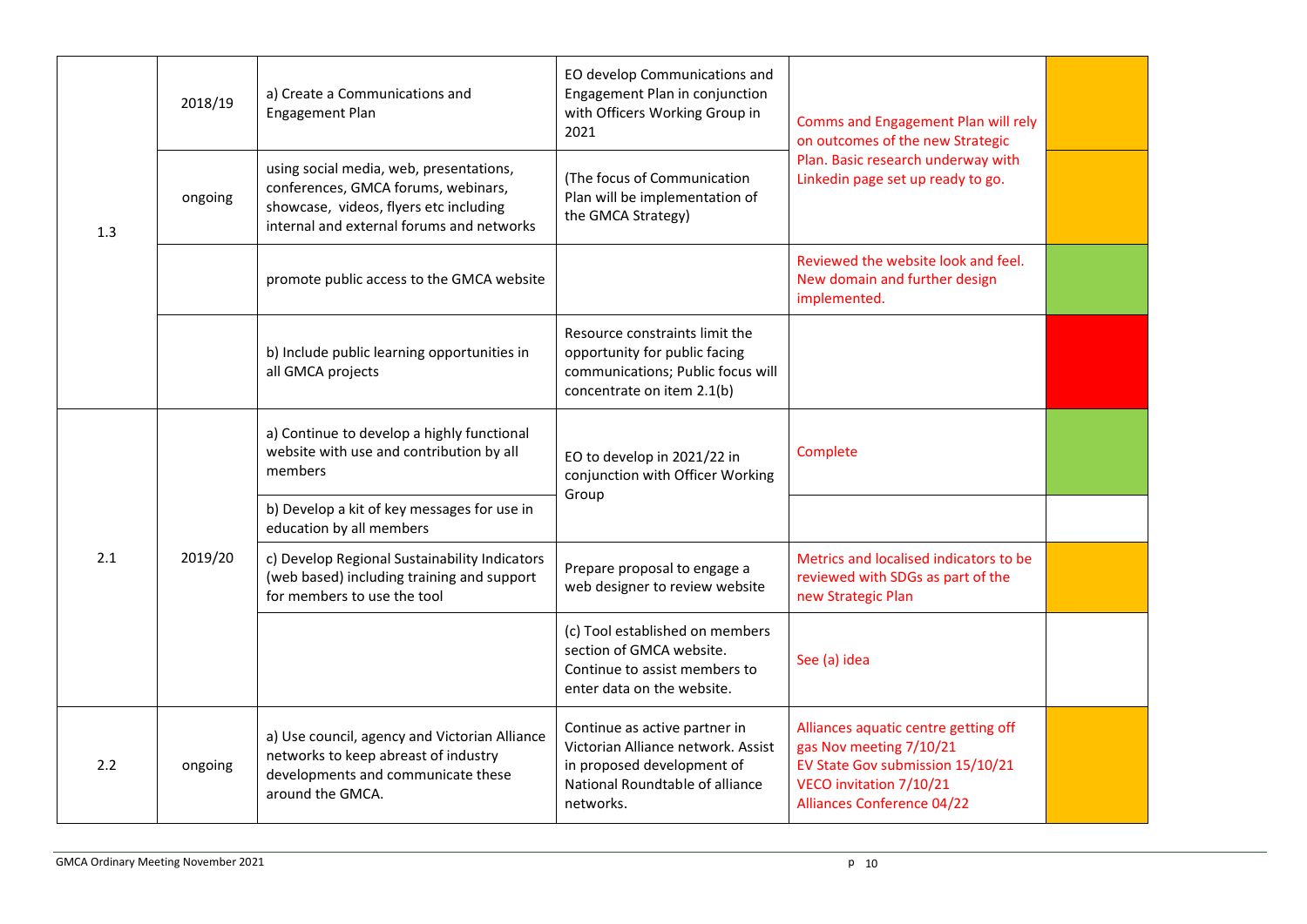|        |             | b) Build GMCA capability to link others to<br>credible knowledge, grants and government<br>policy             |                                                                                                                                                                                                        | Sending info via Basecamp. Ongoing.                                                                          |  |
|--------|-------------|---------------------------------------------------------------------------------------------------------------|--------------------------------------------------------------------------------------------------------------------------------------------------------------------------------------------------------|--------------------------------------------------------------------------------------------------------------|--|
|        |             | c) Promote the work of the GMCA to<br>member organisations overall (all units, not<br>just committee members) |                                                                                                                                                                                                        | This will be part of the new<br><b>Communications Plan.</b>                                                  |  |
|        |             |                                                                                                               | EO to liaise with regional<br>networks eg Hume Climate<br>Partners Advisory Group<br>(DELWP), Hume Economic<br>Development Forum, Hume<br>Planners Forum, using projects of<br>interest to each group. |                                                                                                              |  |
|        | 2018/19     | a) Create an Advocacy Strategy based on<br>GMCA strategy - where to put the advocacy<br>effort?               | Advocacy                                                                                                                                                                                               |                                                                                                              |  |
|        | And ongoing | b) Also be prepared to consult with the<br>membership and provide advocacy on<br>emerging issues              | Assess advocacy strategy in<br><b>Strategic Planning process</b>                                                                                                                                       |                                                                                                              |  |
| 2.3    |             | c) Link to agency responses and strategy<br>development regarding climate change e.g<br>3.1(a)                |                                                                                                                                                                                                        | To be included in 2022-26 Strategic<br>Planning, currently underway                                          |  |
|        |             |                                                                                                               | Join with other organisations and<br>alliances in planned advocacy see<br><b>GMCA and Vic Alliances Universal</b><br>Advocacy Priorities 2021.docx                                                     |                                                                                                              |  |
|        | 2018/19     | Work with DELWP, CMAs and other regional<br>partnerships to influence and contribute to                       |                                                                                                                                                                                                        | <b>Completed for Hume Regional</b><br><b>Adaptation Strategy and Regional</b><br><b>Catchment Strategies</b> |  |
| 3.1(a) |             | regional policy eg Hume Regional<br>Adaptation Strategy, planning policy                                      | EO to contribute to Victorian<br><b>Alliances on Planning Scheme</b><br>Advocacy project                                                                                                               | <b>Report completed. Advocacy</b><br>campaign commencing Dec 2021.                                           |  |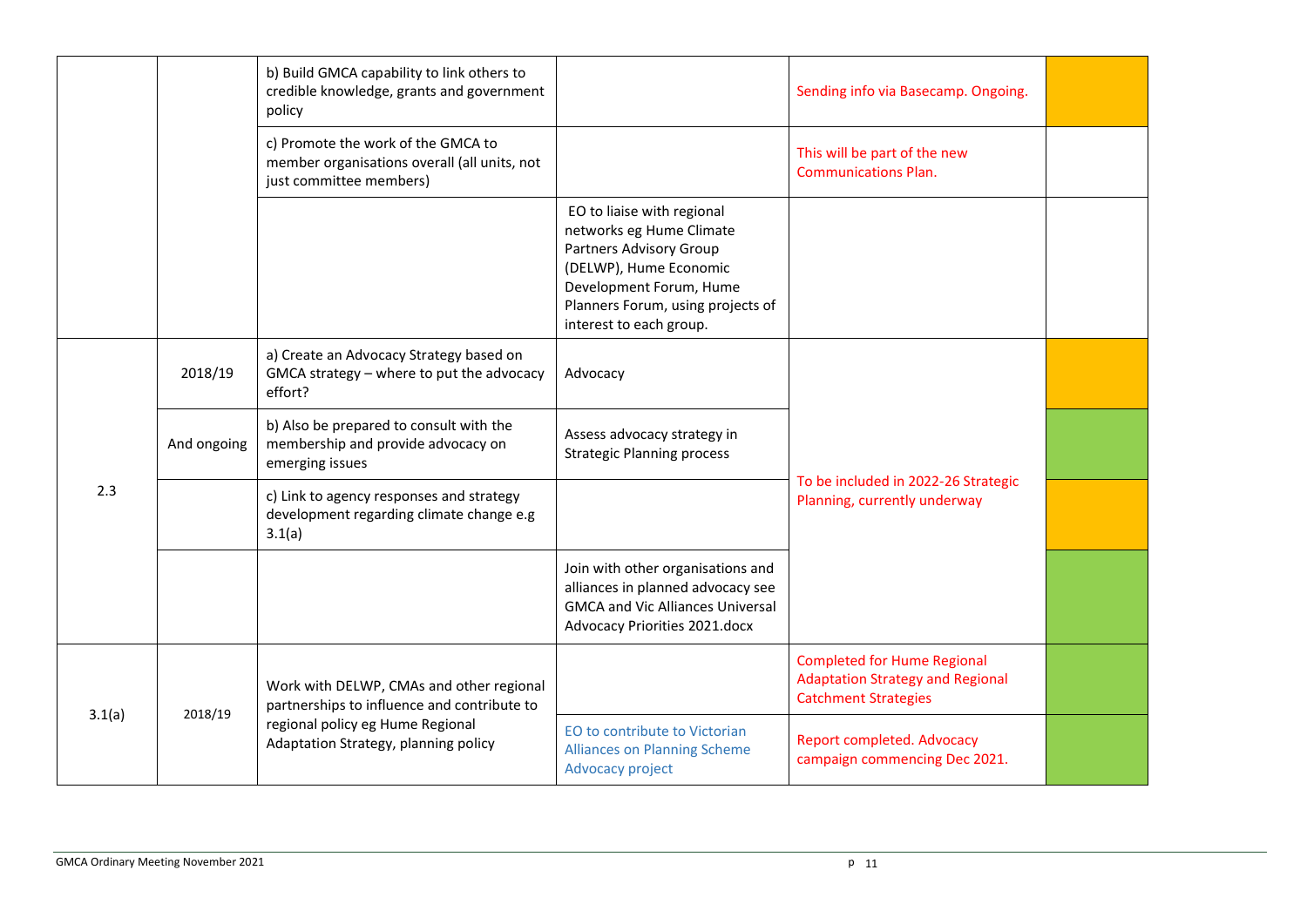| 3.1(b) | 2018/19 | To reduce the extreme risks of climate<br>change, develop GMCA member mitigation<br>projects - energy efficient main roads<br>streetlights | EO and officers to develop<br>forward plan to implement<br>changeover of lights. Identify<br>other joint mitigation projects | Underway.                                             |  |
|--------|---------|--------------------------------------------------------------------------------------------------------------------------------------------|------------------------------------------------------------------------------------------------------------------------------|-------------------------------------------------------|--|
| 3.1(c) | 2019/20 | Develop a skills matrix of GMCA members to<br>leverage internal skills for benefit of<br>members                                           | EO to Develop in conjunction with<br>Officers Working Group in 2021-<br>22                                                   |                                                       |  |
| 3.1(d) | Ongoing | Formally involve other organisational units<br>in project work                                                                             | Involve other units in streetlight<br>upgrades, and Naturally Cooler<br>Towns                                                |                                                       |  |
| 3.1(e) | 2019/20 | Conduct a snapshot assessment of TAKE2<br>pledges for success and future approach<br>and plan implementation                               |                                                                                                                              | Complete                                              |  |
| 3.1(f) | 2019/20 | Review past projects for reflection and<br>learnings and ongoing skill and project<br>development                                          | EO to action in conjunction with<br>Officers Working Group in 2021                                                           | Review as process of Strategic Plan<br>workshop 2021. |  |
|        |         | Investigate and develop adaptation and<br>mitigation through appropriate action and                                                        | Naturally Greener Towns project<br>to include action to benefit low<br>income and vulnerable areas.                          |                                                       |  |
| 3.1(g) | 2018/19 | education to support programs for low<br>income households and vulnerable groups                                                           | Energy poverty is an issue for<br>inclusion in Strategic Planning in<br>2021/2                                               |                                                       |  |
| 3.1(h) | ongoing | Implement collaborative projects approved<br>by the Alliance.                                                                              | See $1.1(c)$ and $4.1(a)$                                                                                                    |                                                       |  |
| 3.2(a) | 2019/20 | Investigate formalising the partnership with<br><b>Alliances</b>                                                                           | Continue conversations, assist<br>Gippsland councils with liaison<br>with Vic Alliances                                      |                                                       |  |
| 3.2(b) | ongoing | Link with community networks leading the<br>development areas on pg 4                                                                      | Consider opportunities as they<br>arise in these areas                                                                       |                                                       |  |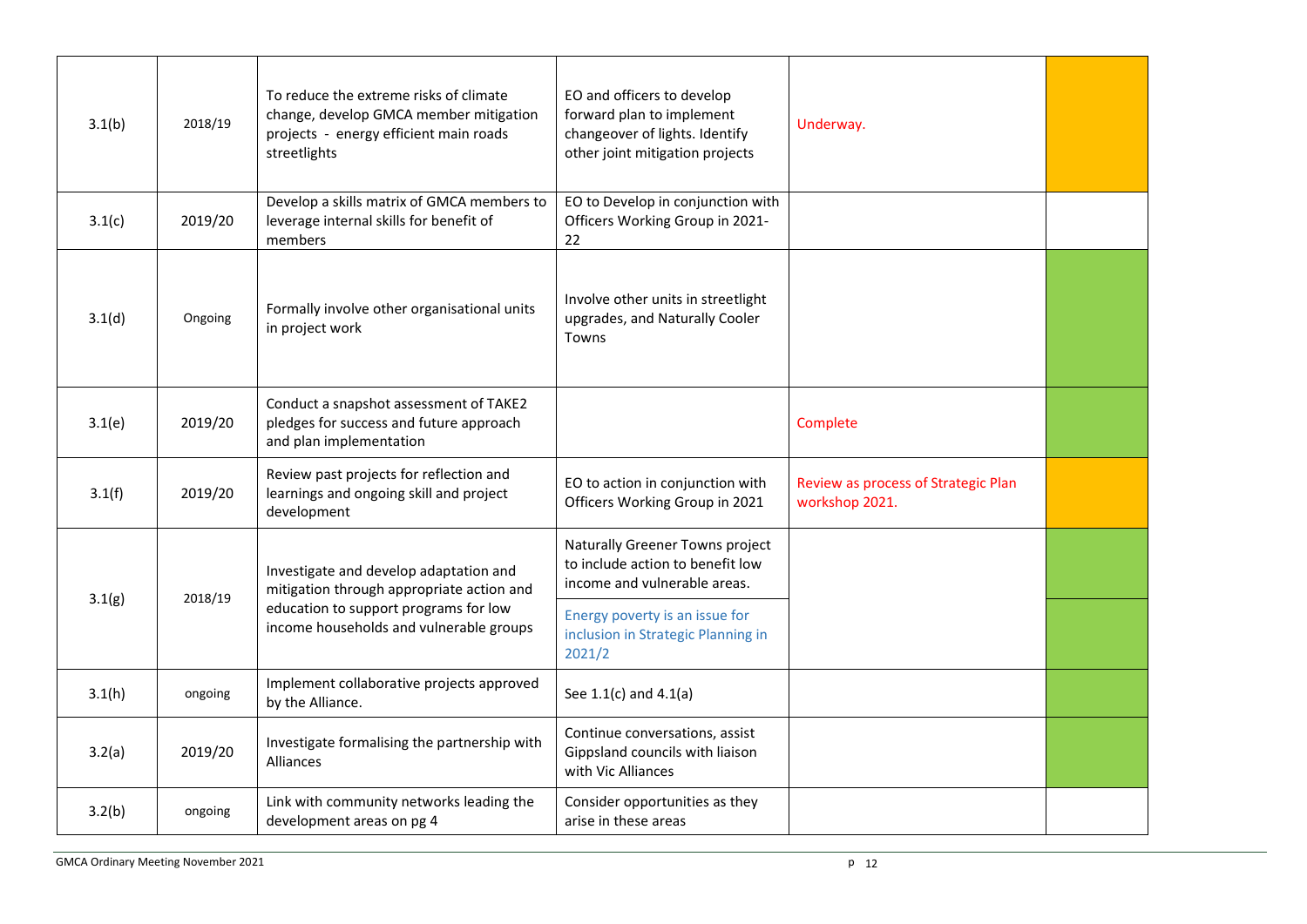| 3.2(c) | ongoing | Effectively share projects and results<br>through member organisations, and other<br>agencies and networks and into the<br>community | Include in development of<br>communications and engagement<br>plan see 1.3(a)                                                 | Review as process of Strategic Plan<br>workshop 2021.     |  |
|--------|---------|--------------------------------------------------------------------------------------------------------------------------------------|-------------------------------------------------------------------------------------------------------------------------------|-----------------------------------------------------------|--|
| 3.2(d) | ongoing | Develop strategic relationships with<br>networks that can contribute to GMCA<br>projects eg climate change & MHWP                    | Include in development of<br>communications and engagement<br>plan see 1.3 (a)                                                | Review as process of Strategic Plan<br>workshop 2021.     |  |
|        |         |                                                                                                                                      | Investigate 2021/2022 funding<br>options for                                                                                  |                                                           |  |
|        |         |                                                                                                                                      | changeover of main road<br>streetlights                                                                                       |                                                           |  |
|        |         |                                                                                                                                      | Electric vehicle charge<br>station network implementation;                                                                    |                                                           |  |
| 4.1(a) | 2018/19 | Research and report funding opportunities<br>to members and develop project proposals<br>as appropriate                              | Opportunities for<br>adaptation projects in agreed<br>sectors                                                                 |                                                           |  |
|        |         |                                                                                                                                      | Impacts of climate change<br>on low income households                                                                         |                                                           |  |
|        |         |                                                                                                                                      | Further areas for<br>investigation of collaborative<br>funding to be decided during<br><b>GMCA strategic planning process</b> |                                                           |  |
| 4.1(b) | ongoing | Include internal project officer resource in<br>any application for grant and other external<br>funds                                | ongoing                                                                                                                       | Included in Naturally Cooler Towns.                       |  |
| 4.2(a) | 2019/20 | Investigate options for non- members to be<br>partners in projects as appropriate                                                    | For Alliance Committee to<br>consider as required                                                                             | For discussion at November 2021<br>meetings of AC and OM. |  |
| 4.2(b) | Ongoing | Improve understanding of GMCA role and<br>work across member and non-member<br>organisations (part of Communications Plan)           | Include in development of<br>communications and engagement<br>plan see 1.3(a)                                                 | Also part of strategic plan 22-26<br>process.             |  |
| 4.2c   | ongoing | Ensure that communication, projects and<br>programs consider all members                                                             | Include in development of<br>communications and engagement<br>plan see 1.3(a)                                                 | Review as process of Strategic Plan<br>workshop 2021.     |  |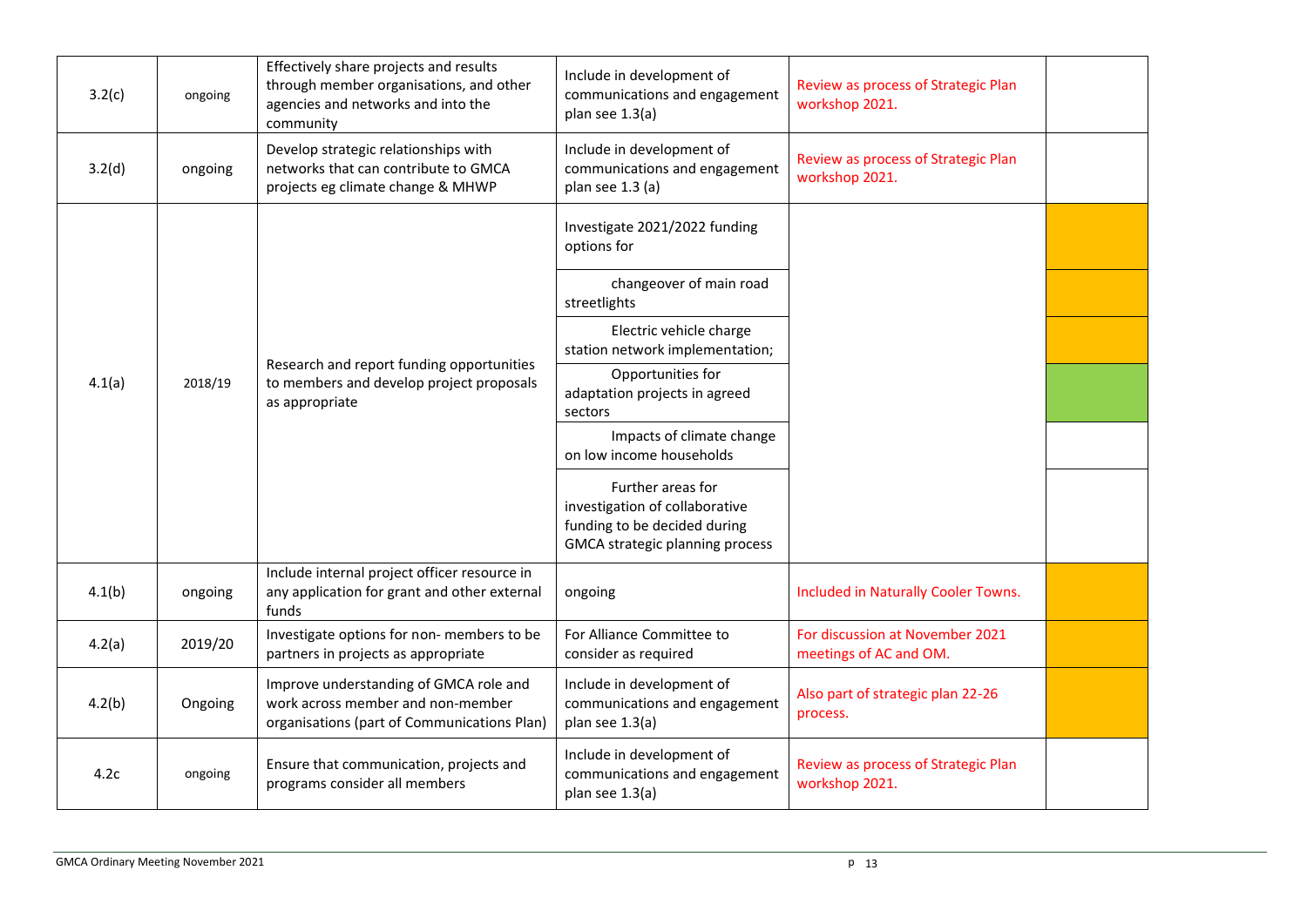| 4.3(a) | 2018/19 | Develop effective officer meetings to<br>benefit the work of the GMCA                                                                                                                                      | Executive Officer to continue to<br>develop effective working group<br>with support of Alliance<br>Committee |                                                                                                             |  |
|--------|---------|------------------------------------------------------------------------------------------------------------------------------------------------------------------------------------------------------------|--------------------------------------------------------------------------------------------------------------|-------------------------------------------------------------------------------------------------------------|--|
| 4.3(b) | 2018/19 | Every 12 months review the operation of<br>the GMCA for the next year eg meeting<br>locations and program                                                                                                  | Review by Alliance Committee<br>and report with AGM                                                          | Complete?                                                                                                   |  |
| 4.3(c) | 2019/20 | Proactively plan the next MOU and auspice<br>(to commence mid 2021)                                                                                                                                        | Develop agreed process to form<br>the GMCA Strategic Plan 2021-25                                            | Complete                                                                                                    |  |
| 4.3(d) | 2019-22 | Monitor and consider responses to<br>challenges and opportunities related to<br>government policy (eg rate capping,<br>planning policies, energy policy, Local Govt<br>Act) and political electoral cycles | Alliance Committee and EO to<br>review policies, issues as they<br>arise for GMCA action                     | MOU Review complete.                                                                                        |  |
| 4.3(e) | 2018/19 | Refine and strengthen the Alliance<br>Committee through a clear role, action plan<br>and effective membership                                                                                              | The committee has planned the<br>transition of the auspice from<br><b>GSCC to MSC</b>                        | Part of Strategic plan 22-26                                                                                |  |
| 4.3(f) | 2019/20 | From member information, review and<br>update the DELWP 'Analysis of Climate<br><b>Change Adaptation Governance Across Local</b><br>Governments in Victoria'                                               | EO to develop project and seek<br>external resources                                                         |                                                                                                             |  |
| 4.3(g) | 2020-22 | Support members to include climate change<br>in governance and policies                                                                                                                                    | EO to deliver on themes<br>developed in conjunction with<br><b>Officers Working Group</b>                    | Next Officers meeting. Nov 2021<br>Is the role to add to capacity of<br>councils or facilitate that aspect? |  |
| 4.3(h) | ongoing | Alliance Committee and EO develop<br>governance policies as directed (eg use of<br>GMCA logo)                                                                                                              | As required - Alliance Committee<br>to monitor and recommend<br>action                                       | Part of 1.3a Communications Plan.                                                                           |  |
| 4.3(i) | 2018/19 | Develop a criteria list to evaluate the<br>relevance and suitability of any proposal for<br><b>GMCA</b> action                                                                                             | Alliance Committee to develop in<br>2021                                                                     |                                                                                                             |  |
| 4.4(a) | 2018/19 | Develop a process for review of all projects<br>undertaken to identify learnings and<br>continuous improvement                                                                                             | Develop in conjunction with<br><b>Officers Working Group</b>                                                 |                                                                                                             |  |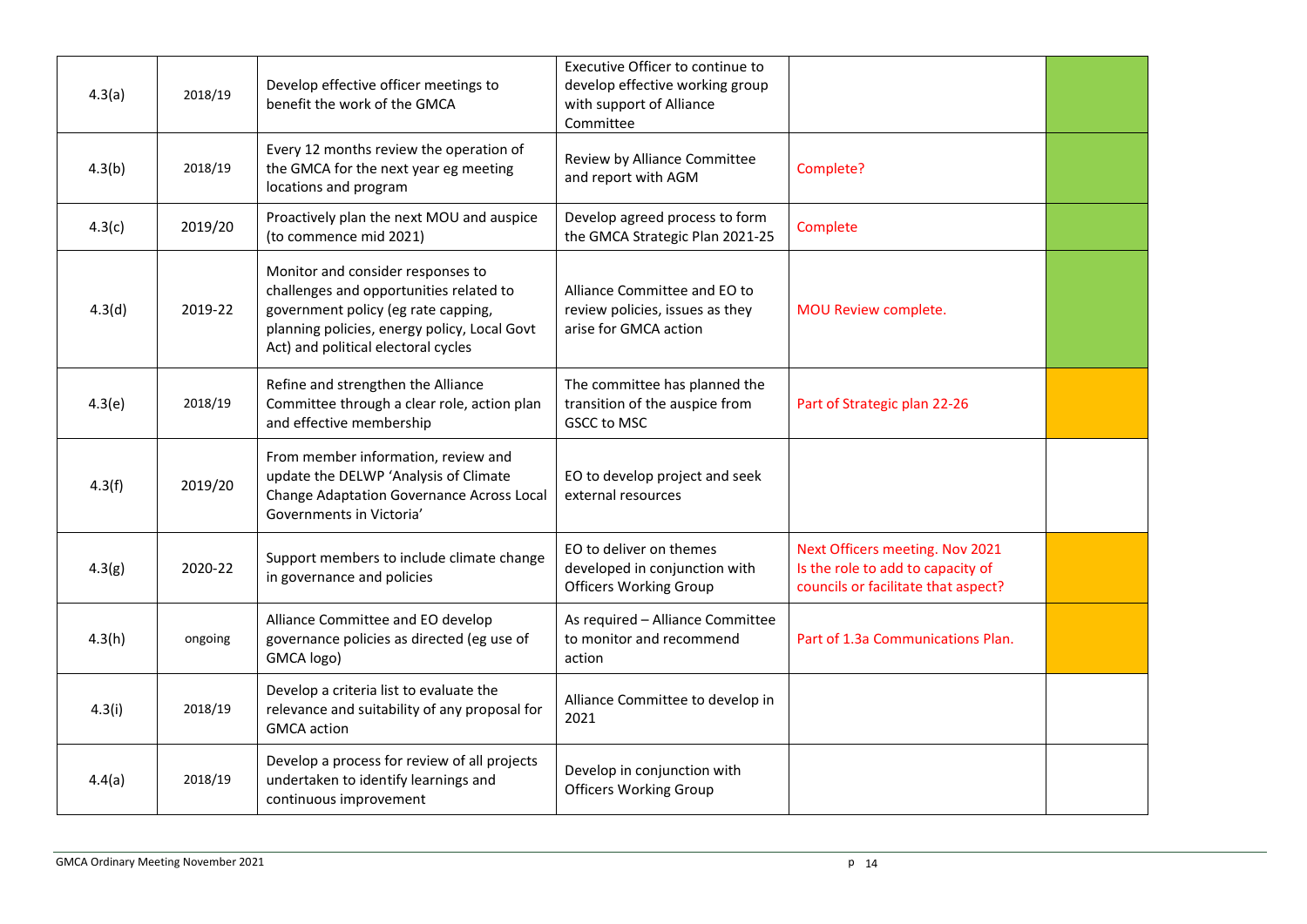| 4.4(b) | 2018/19                                                                                                                                                              | Develop a tool to assess the health and<br>effectiveness of the GMCA Committee and<br>the Alliance Committee over time | Alliance Committee to develop in<br>2021         |  |
|--------|----------------------------------------------------------------------------------------------------------------------------------------------------------------------|------------------------------------------------------------------------------------------------------------------------|--------------------------------------------------|--|
| 4.4(c) | From the GMCA Strategy, produce the<br>Business Plan and report against it each<br>2019/20<br>financial year, Analyse performance and<br>demonstrate value for money |                                                                                                                        | Prepare 2022/23 Business Plan by<br>31 May 2022. |  |
|        |                                                                                                                                                                      | Plan for preparation of the next<br>GMCA Strategic Plan in 2022-26                                                     |                                                  |  |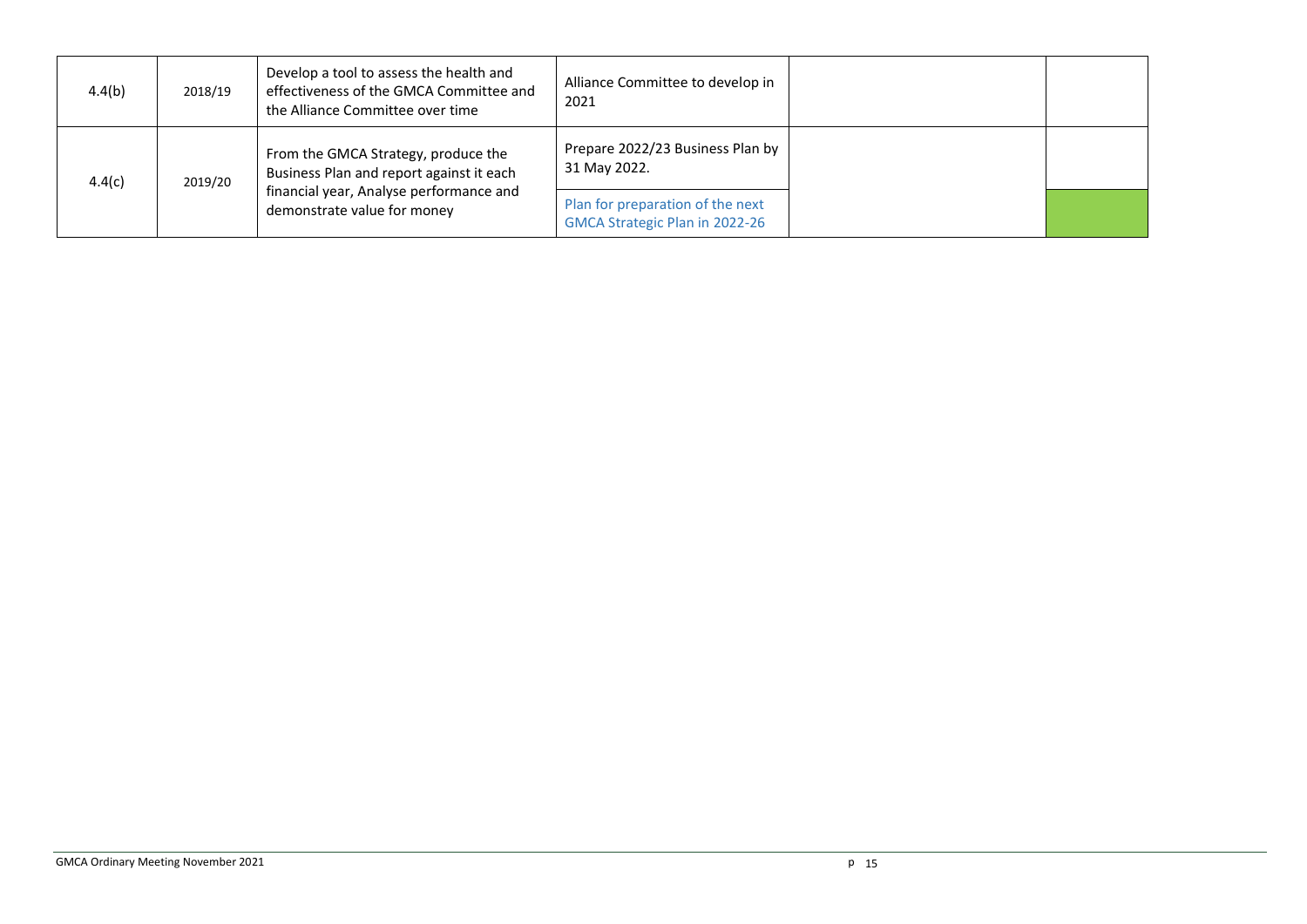## **APPENDIX 4 – ANNUAL FINANCIAL REPORT 2020/21**

| <b>Revenue</b>  |                                             |      |               |      |            |
|-----------------|---------------------------------------------|------|---------------|------|------------|
|                 | <b>Member Council contributions</b>         | $-5$ | 149, 117.93 1 |      |            |
|                 |                                             |      |               | -\$  | 149,117.93 |
|                 |                                             |      |               |      |            |
| <b>Expenses</b> | <b>Salaries</b>                             | \$   | 100,081.33    |      |            |
|                 | Super, LSL & Workcover costs                | \$   | 13,480.67     |      |            |
|                 | <b>Staff Training</b>                       | \$   |               |      |            |
|                 | <b>Contractors &amp; Services</b>           | \$   | 1,735.00      |      |            |
|                 | Advertising, Marketing & Promotions         | \$   |               |      |            |
|                 | Subscriptions, Contributions & Sponsorships | \$   | 310.57        |      |            |
|                 | <b>GSCC Auspice Council Admin Cost</b>      | \$   | 16,316.07     |      |            |
|                 | <b>Telephone &amp; Internet</b>             | \$   | 400.02        |      |            |
|                 | <b>External Hire</b>                        | \$   |               |      |            |
|                 | <b>General materials</b>                    | \$   | 1,117.55      |      |            |
|                 | <b>Catering costs</b>                       | \$   | 148.73        |      |            |
|                 | <b>Travel costs</b>                         | \$   | 193.72 2      |      |            |
|                 | Software Purchase                           | \$   | 412.80        |      |            |
|                 |                                             |      |               | \$   | 134,196.46 |
|                 |                                             |      |               |      |            |
|                 | <b>2019/20 Surplus</b>                      |      |               | -\$  | 14,921.47  |
|                 |                                             |      |               |      |            |
|                 | <b>GBGA Trust Holdings</b>                  |      |               |      |            |
|                 | Opening balance 1st July 2020               |      |               | -\$  | 57,349.41  |
|                 | Plus: 2019/20 Adjusted Surplus              |      |               | $-5$ | 14,921.47  |
|                 | <b>Closing Balance</b>                      |      |               | -\$  | 72,270.88  |
|                 |                                             |      |               |      |            |

### GMCA Financial Report for year ended 30 June 2021 - Actuals at 30/06/2021

Notes to the financial statement year ended 30 June 2020. 1 includes GSCC member contribution

2 reduced expenditure due to the impact of COVID-19 restrictions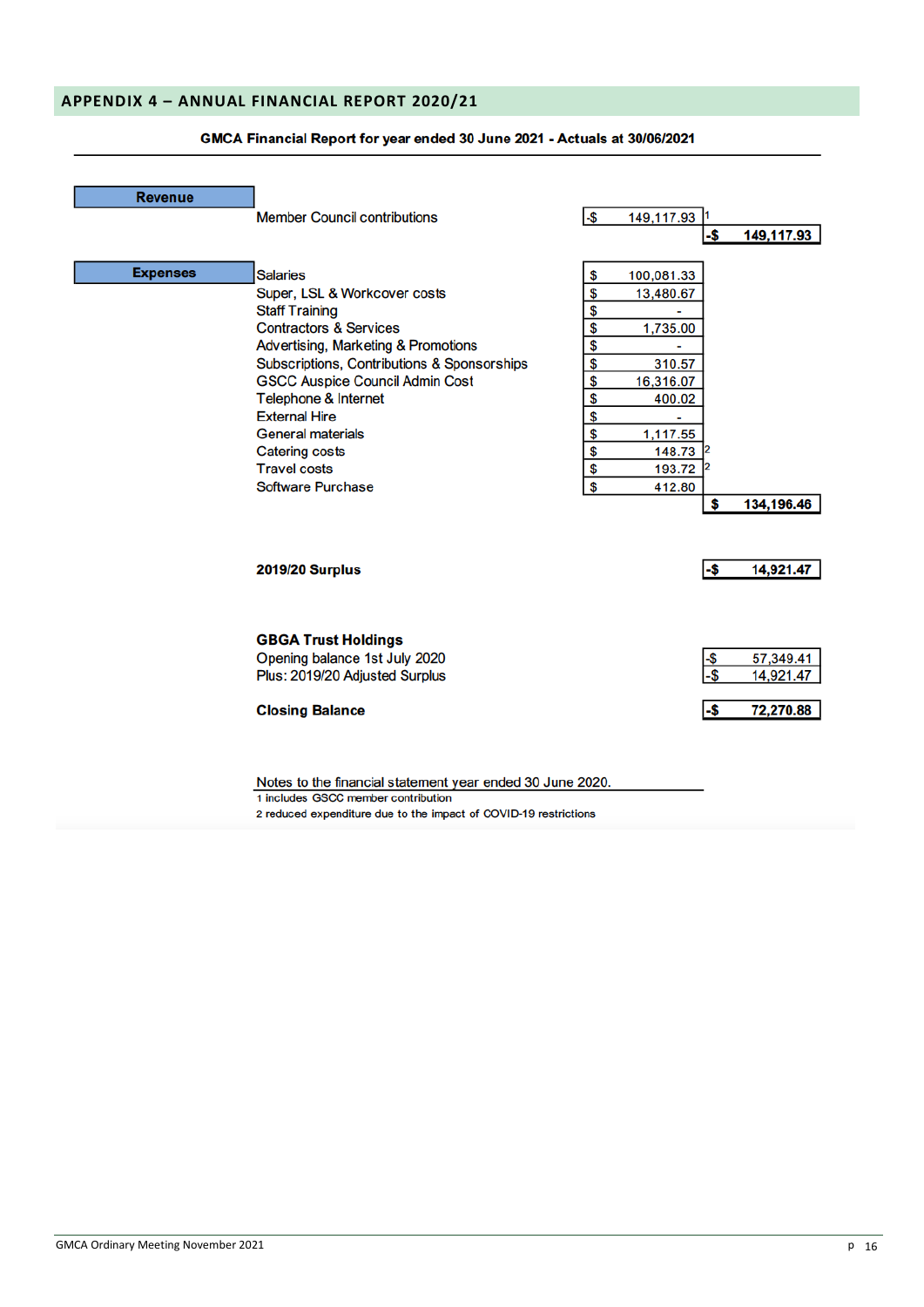# **Financial Statement**

## **Goulburn Murray Climate Alliance**

Expended & Committed 2021/22 FY (as at 30/10/21)

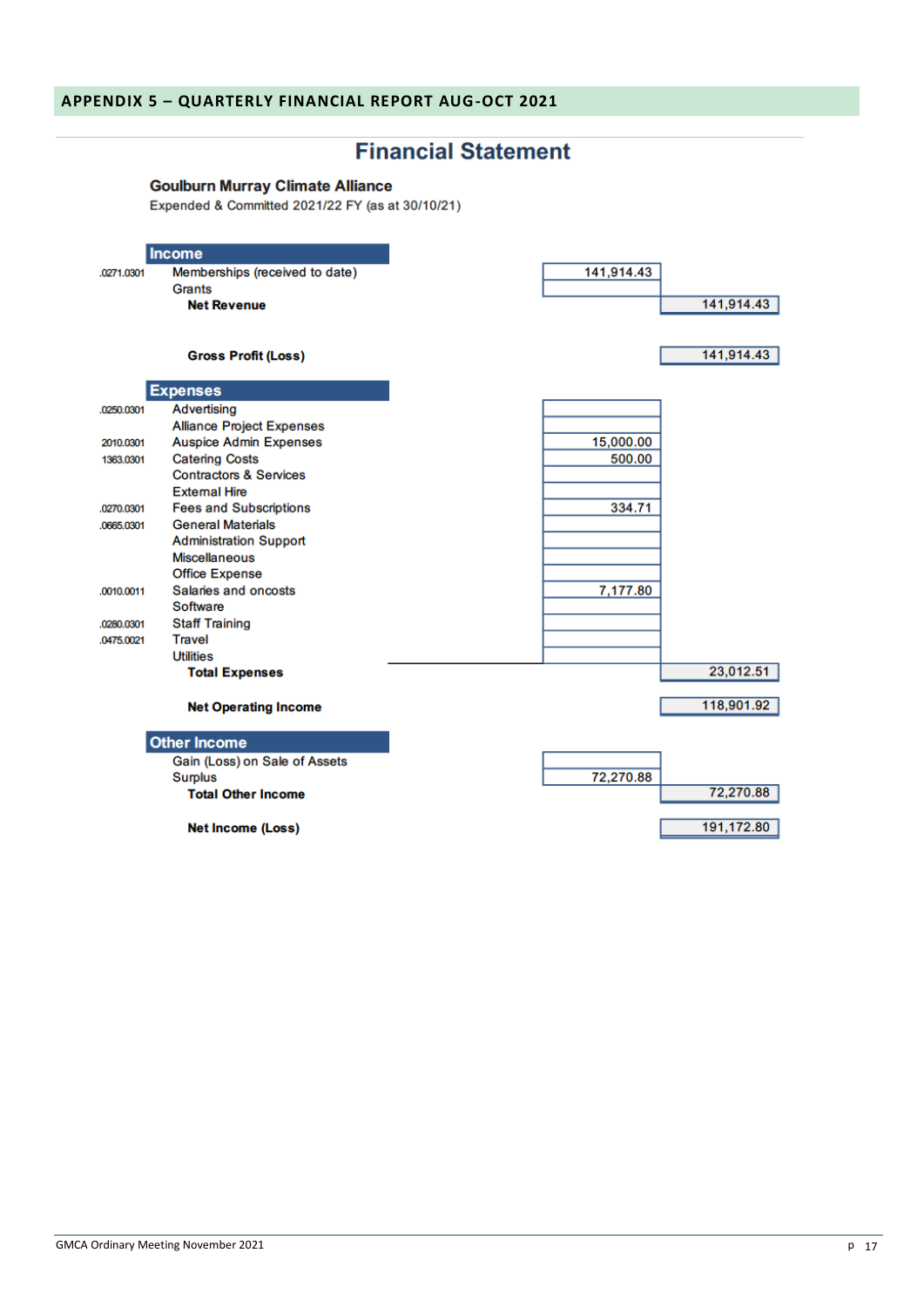## **APPENDIX 6 – NEW MEMBERSHIP: ALPINE RESORTS MANAGEMENT BOARDS**

All Alpine Resorts have now committed a request to join the GMCA for an initial 12 month Associate membership as one group. The groups include:

| Falls Creek Alpine Resort Management Board                       | Elise Armitage  |
|------------------------------------------------------------------|-----------------|
| Alpine Resorts Management Board (Mt Stirling, Mt Buller)         | Amanda Vogt     |
| Mt Hotham Alpine Resort Management Board                         | Lyndsey Jackman |
| Southern Alpine Resorts Management Board (Lake Mtn & Mt Baw Baw) | Andrew Tingate  |

Joining as an Associate for 12 months is usually offered by the GMCA to newcomers, and it is advised that the Resorts or Resort Management Boards as they are known, join as one group because they are so small individually and their interests closely aligned. Additionally in 2023 the Victorian Government will amalgamate them to become "Alpine Resorts Victoria".

The Resorts will attend the Ordinary Meeting on 18<sup>th</sup> November for lunch and a presentation to the Members at 1.15pm.

# **ALLIANCE COMMITTEE OUT OF SESSION MOTION 9 th November 2021**

| <b>MOTION:</b>      |                                                                                                                                                                                                                    |  |  |  |  |
|---------------------|--------------------------------------------------------------------------------------------------------------------------------------------------------------------------------------------------------------------|--|--|--|--|
|                     | That the Alliance Committee recommend the four Alpine Resort Management Boards for a single<br>Associate Membership of 12 months with the GMCA, for endorsement by the Goulburn Murray<br><b>Climate Alliance.</b> |  |  |  |  |
| Moved:<br>Seconded: | Cr C Vincent<br>J Kirkwood                                                                                                                                                                                         |  |  |  |  |
| Carried             |                                                                                                                                                                                                                    |  |  |  |  |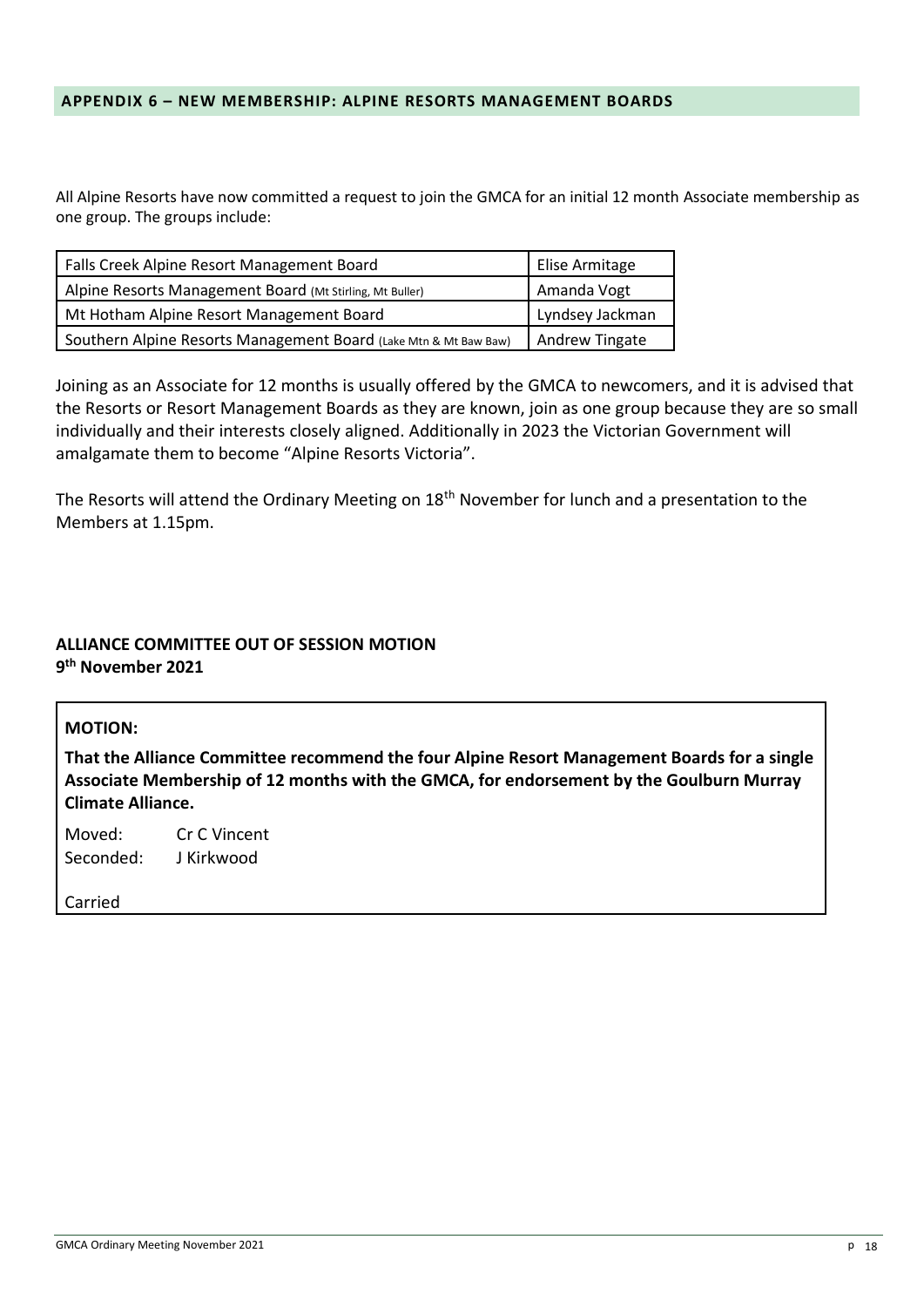Results of Questionnaire re member role, council/member expectations, GMCA direction, alignment.

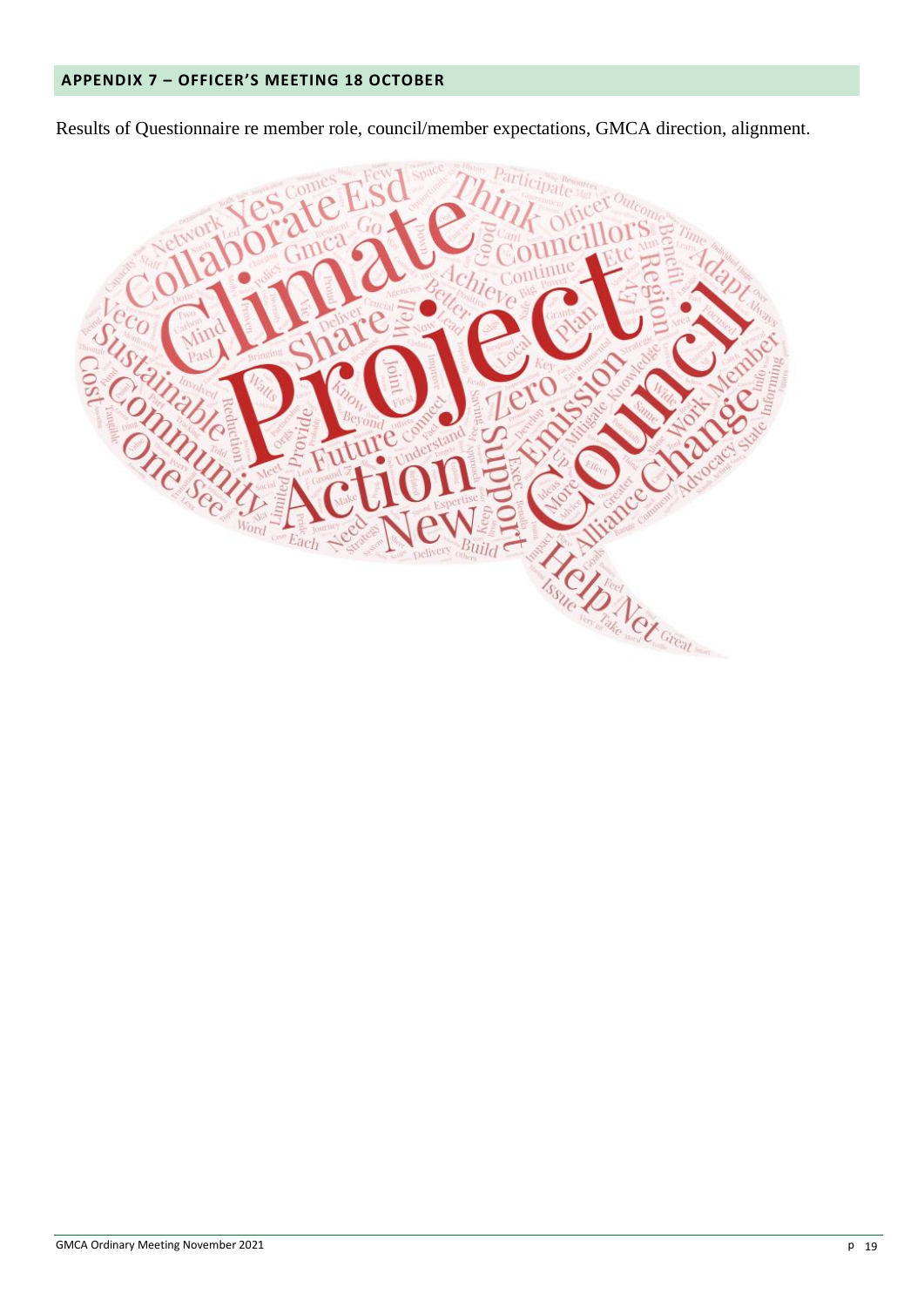## **APPENDIX 8 – AROUND THE REGIONS NOV '21**

|                 | <b>GMCA AROUND THE REGION UPDATES AUG-NOV 2021</b>                                                                                                                                                                                                                                                                                                                                                                                                                                                                                                                                                                                                                                                                                                                                                                                                                                                                                                                                                                                                                                                                                                                                                                                                                                                          |
|-----------------|-------------------------------------------------------------------------------------------------------------------------------------------------------------------------------------------------------------------------------------------------------------------------------------------------------------------------------------------------------------------------------------------------------------------------------------------------------------------------------------------------------------------------------------------------------------------------------------------------------------------------------------------------------------------------------------------------------------------------------------------------------------------------------------------------------------------------------------------------------------------------------------------------------------------------------------------------------------------------------------------------------------------------------------------------------------------------------------------------------------------------------------------------------------------------------------------------------------------------------------------------------------------------------------------------------------|
| <b>ALPINE</b>   | • Climate Action Plan was adopted on 8th of September. Commiting Councils to net zero emissions by July 2023 for its corporate GHG emissions.<br>• Recently Council;<br>Recognised that the world is in a state of emergency that requires urgent and sustained action by all levels of government; including loca<br>government<br>Noted the indicative roadmap for community climate action and allocates resources to determine and prioritise Community Climate Action Initiatives<br>as soon as possible but no later that the $22/23$ budget.<br>Engage Ironbark to complete the audit and project management services for the installation of 1,319 streetlights to LED's.<br>$\bullet$                                                                                                                                                                                                                                                                                                                                                                                                                                                                                                                                                                                                              |
| <b>BENALLA</b>  | Part time Environment Sustainability Coordinator appointed (Bronwyn Chapman) while recruiting for ongoing officer<br>$\bullet$<br>Benalla Council considered a climate emergency petition and resolved to consider it with a review of the Climate Change Adaptation Action Plan,<br>$\bullet$<br>and affirmed that all Council policies and procedures must account for climate change.<br>IN the last stage of grant funded weed and pest works for 2021.<br>$\bullet$                                                                                                                                                                                                                                                                                                                                                                                                                                                                                                                                                                                                                                                                                                                                                                                                                                    |
| <b>CAMPASPE</b> | . Campaspe Shire Council's Council Plan 2021-2025 and Municipal Public Health and Wellbeing Plan have been endorsed by Council. Great to see<br>'resilient protected and healthy natural environment' as one of four priorities of the Plan.<br>. Both EV chargers are up and running after repairs due to a power surge during a storm. The Charging the Regions 2 project is officially complete with<br>thirteen local councils installing 23 chargers across the North and North West of the state.<br>. An article about the success of Echuca's Basketball Stadium solar and battery installation was published in the Climate Change & Renewable Energy<br>Newsletter October 2021 from DELWP and ADAPT Loddon Mallee, the newsletter is available online.<br>. Treatment for weeds continues under the Roadside Weeds and Pests Program. This spring, all rural roads have been surveyed and treated at least once.<br>. The Goulburn Murray Valley Fruit Fly Area Wide Management Program was announced as a Winner of the 2021 Australian Biosecurity Awards -<br>Community. This program operates across the local governments of Campaspe, Shepparton, Moira and Strathbogies. Queensland Fruit Fly is one of many<br>pests that can increase their area of survival due to the warmer climate. |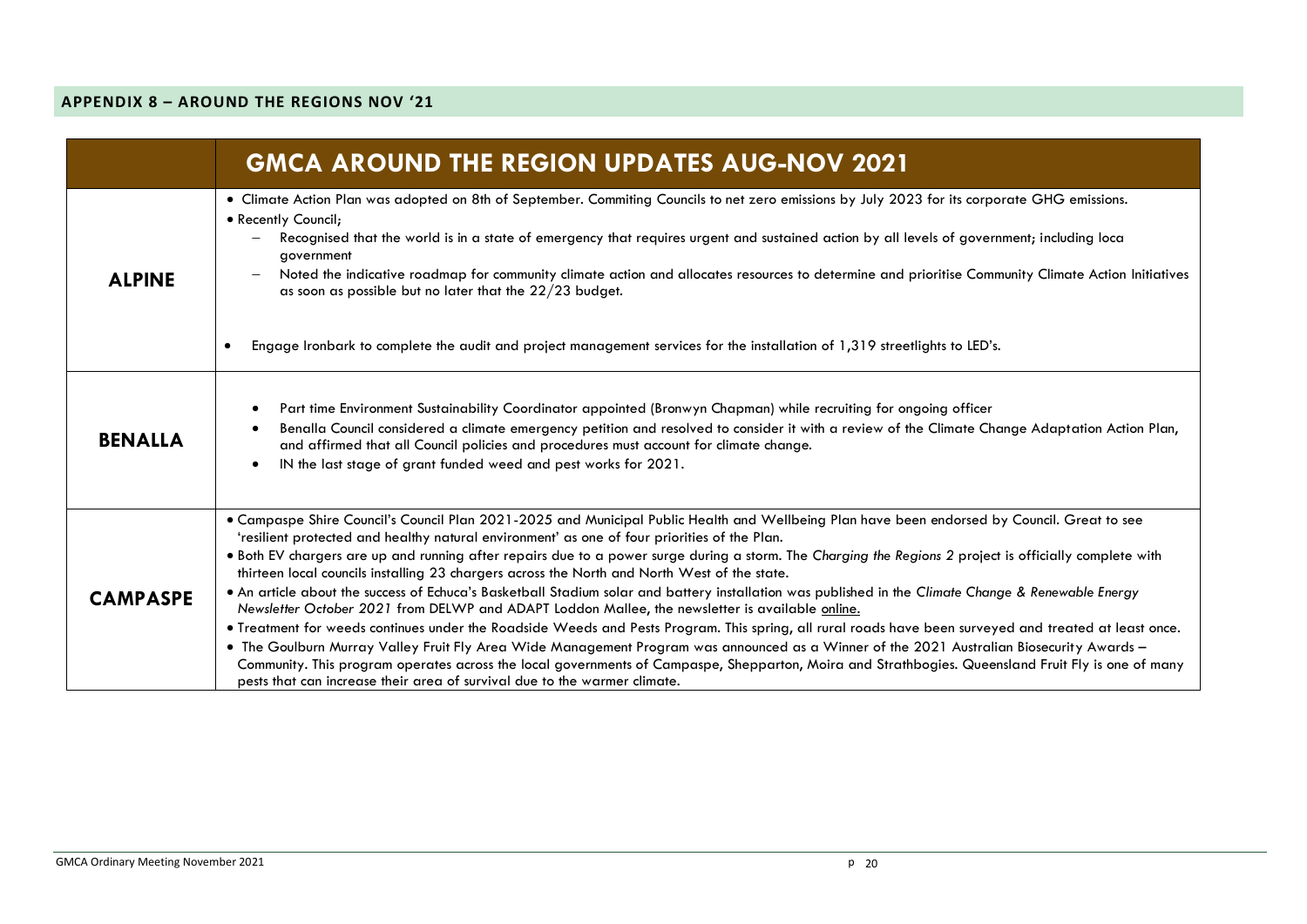| <b>INDIGO</b>    | . Staffing - Sam Niedra is Coordinator Environment & Sustainability (appointed FT in mid-August), Flo Meredith is Sustainability Projects Officer (0.4 FTE),<br>and Helen Jones is on long-service leave until Jan 2022. Council will be advertising in late November for a Climate Change & Environment Officer, an on-<br>going 0.5-0.6 FTE position.<br>• Our recent focus has been to maximise the return from our Trellis carbon accounting platform. This has involved Flo interrogating the system and<br>addressing anomalies and vastly improved the accuracy of the asset information, alignment of invoicing with the appropriate facilities and NMIs, asset<br>naming and groupings, plus a bunch of other stuff. Ultimately the accuracy / reliability and presentation of the information is now much better.<br>. We are also now in the process (with Ndevr Environmental and Trellis) of automating our Scope 3 emissions - we previously only had Scope 1 and 2<br>emissions on Trellis, and Scope 3 emissions represent 75% of our emissions profile. That is happening now and by the end of 2021 we are aiming to have<br>our 2019/20 and 2020/21 emissions data on Trellis.<br>. Our 2020/21 community sustainability grants are currently being implemented, and we are nearing advertising for the 2021/22 program which will<br>commit \$20,000 to supporting community organisations undertake energy efficiency and other sustainability initiatives.<br>. Council submitted two applications to Sustainability Victoria's Community Climate Change & Energy Action Program (Stream 1) - we are yet to find out the<br>outcome, hopefully soon.<br>. Council's Procurement Policy has been updated to improve environmental sustainability considerations - e.g. GHG emissions and the role of contracted<br>goods and services in reducing council's emissions. The document is on public exhibition via council's website until 19 <sup>th</sup> November.<br>. In October, Council (particularly Darryn Arnold, Building Maintenance Officer) supported Totally Renewable Indigo North (TRIN) to install a 13.5kWh<br>Tesla solar battery to the Rutherglen Senior Citizens clubrooms. TRIN secured a Stronger Communities grant via the office of Helen Haines MP to purchase<br>and install the battery. |
|------------------|------------------------------------------------------------------------------------------------------------------------------------------------------------------------------------------------------------------------------------------------------------------------------------------------------------------------------------------------------------------------------------------------------------------------------------------------------------------------------------------------------------------------------------------------------------------------------------------------------------------------------------------------------------------------------------------------------------------------------------------------------------------------------------------------------------------------------------------------------------------------------------------------------------------------------------------------------------------------------------------------------------------------------------------------------------------------------------------------------------------------------------------------------------------------------------------------------------------------------------------------------------------------------------------------------------------------------------------------------------------------------------------------------------------------------------------------------------------------------------------------------------------------------------------------------------------------------------------------------------------------------------------------------------------------------------------------------------------------------------------------------------------------------------------------------------------------------------------------------------------------------------------------------------------------------------------------------------------------------------------------------------------------------------------------------------------------------------------------------------------------------------------------------------------------------------------------------------------------------------------------------------------------------------------------------------------------------------------|
| <b>MANSFIELD</b> | . Council's Climate Action Plan draft has been received and will go on public exhibition in the new year.<br>• New environment officer appointment to be resolved very soon<br>• Council is looking changing over all contracts to renewable energy via VECO or Procurement Australia<br>• Have been successful in receiving a grant to undertake energy audits at both the Jamieson Hall and the Cubby.                                                                                                                                                                                                                                                                                                                                                                                                                                                                                                                                                                                                                                                                                                                                                                                                                                                                                                                                                                                                                                                                                                                                                                                                                                                                                                                                                                                                                                                                                                                                                                                                                                                                                                                                                                                                                                                                                                                                 |
| <b>MITCHELL</b>  | . Submission made to DCAV funding opportunity for 2 x 25kWDC charging stations at the Broadford Civic Centre carpark as well as support for Evie's<br>proposal.<br>. ESD Policy for Council Buildings adopted by Council and associated standards endorsed<br>• Council acknowledged we are facing a Climate Emergency at September Council meeting, allocating \$110,000 for the development of a Climate<br>Emergency Action Plan.<br>. RFQ out for rooftop solar at Broadford Leisure Centre<br>• Joined the Cities Power Partnership in October<br>. Planning a 'Sustainable Homes' day event for early next year in collaboration with Mitchell Community Energy.<br>• Have set standards to increase our purchase of 100% recycled paper.<br>• Have updated our website to include information on sustainable living<br>• Part of CASBE 'Elevating ESD in the planning scheme' project<br>• Community cycling consultative forum first meeting held<br>• Developing Home Energy and Water efficiency auditing kits - to be loaned out at libraries<br>. RFQs out for ESD assessment of SSAC/Kilmore Leisure Centres. Includes electricity, gas, and water<br>· Investigating potential to join VECO<br>. Held webinar on Platypus and planning next webinar on understanding household solar - engaging AEF<br>• Special meeting of Council on Monday night a new Cr rep. on the GMCA - Cr Eldridge                                                                                                                                                                                                                                                                                                                                                                                                                                                                                                                                                                                                                                                                                                                                                                                                                                                                                                                                |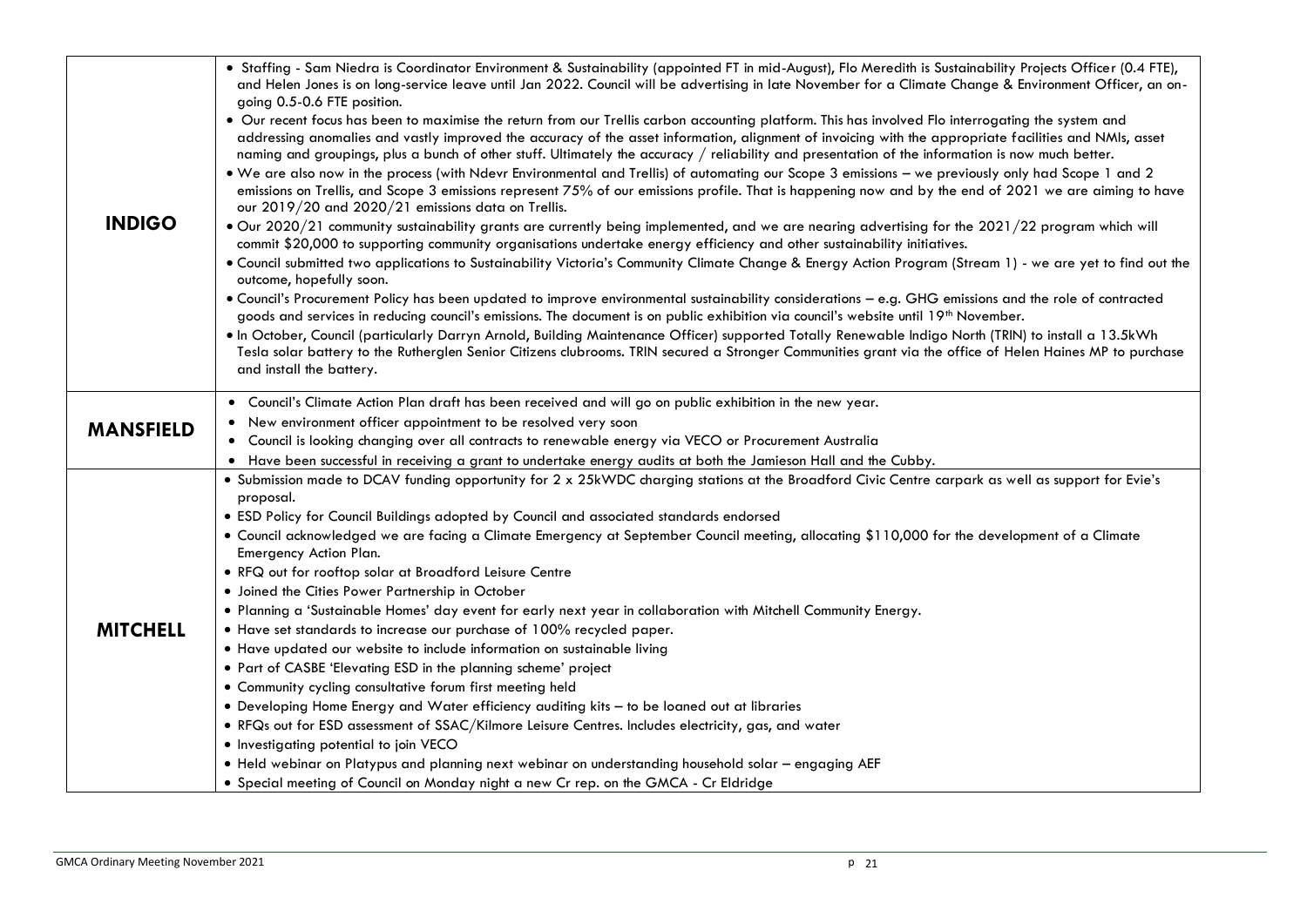| <b>MOIRA</b>       | . End of financial year reporting completed together with completion of four-year strategy reporting (Corporate Emissions Reduction Plan 2018-2021)<br>• Completed review of the 'Sports lighting' at Councils recreation reserves. Lux readings at each site have been examined to determine the existing safety<br>conditions. Infrastructure upgrade recommendations and estimated costings also included<br>. Investigating alternative water supply from Lake Mulwala for Yarrawonga Showgrounds Victoria Park complex<br>. Developing project plan for LED light upgrade and solar system instillation on the Numurkah Town Hall                                                                                                                                                                                                                                                                                                                                                                |
|--------------------|-------------------------------------------------------------------------------------------------------------------------------------------------------------------------------------------------------------------------------------------------------------------------------------------------------------------------------------------------------------------------------------------------------------------------------------------------------------------------------------------------------------------------------------------------------------------------------------------------------------------------------------------------------------------------------------------------------------------------------------------------------------------------------------------------------------------------------------------------------------------------------------------------------------------------------------------------------------------------------------------------------|
| <b>MURRINDINDI</b> | . As new Auspice of the GMCA, finalising transfer of the Alliance and budget etc to Murrindindi ; and happy to welcome Carole who started as new EO in<br>September.<br>· Completed climate change risk analysis for Council<br>. Continuing with initial stages of climate change action plan, including developing a community engagement strategy.<br>• Currently installing solar panels on Yea Community / Pottery Shed in partnership with community group 2030Yea<br>. Installation of EV chargers are currently underway at Kinglake - with 2 x 22kw AC chargers (each with 2 plugs) being installed, one at the Kinglake<br>Library and one in the main street, as part of a streetscape upgrade project. AC chargers were deemed the most suitable for this location and project.<br>. Murrindindi Shire Council has just joined the Cities Power Partnership                                                                                                                               |
| <b>SHEPPARTON</b>  | • 2030 Zero Emissions Plan - undertaken significant internal consultation and now developing action plan, aiming for adoption by end of 2021<br>• Climate Emergency Action Plan - undertaken targeted consultation, and draft plan currently in development for adoption in 2022<br>. Shepparton and Mooroopna DC chargers now operational, with multiple charge sessions to date<br>· Submission to Victorian Zero Emission Vehicle Expert Panel<br>• Submission to Market Facilitation Platform<br>. Awaiting Minister approval for Climate Change and Energy audit grants<br>• One Tree Per Child - preparation of major launch of program with John Dee<br>• Tender awarded for Solar PV installations on 5 council buildings<br>· Joined Cities Power Partnership<br>• Sustainable Subdivisions Framework - re-engaging with project<br>. Youth Climate Change Leadership Program grant, DELWP, through Council's youth committee<br>• Climate Change Officer advertised through end of November |
| <b>STRATHBOGIE</b> | • Currently undertaking community engagement for our Climate Change Action Plan online<br>• Council plan has been adopted.<br>• 4 Applications under the Climate Change and Energy Action Grants (3 for stream 1 and 1 for stream 2) Have heard back about stream 1 but not stream<br>2.<br>. Naturally Cooler Towns has kicked off, some interviews already completed<br>• Greening Euroa has a preliminary design. Lobbying plan has been adopted by Council and we are in the process of finalising the design.                                                                                                                                                                                                                                                                                                                                                                                                                                                                                    |
| <b>TOWONG</b>      | No update                                                                                                                                                                                                                                                                                                                                                                                                                                                                                                                                                                                                                                                                                                                                                                                                                                                                                                                                                                                             |
| <b>WANGARATTA</b>  | Working on securing consultant for energy audits as part of the emissions reduction plan.<br>$\bullet$<br>Renewable Energy Working Group is currently looking at options of sourcing council's electricity from renewable sources.<br>$\bullet$<br>Council has signed up to Plastic Oceans for 12 months (to start May next year) to help deliver workshops and behaviour change within council<br>regarding single use plastic usage.<br>Awaiting response from DVAC grant.<br>Waterwatch training provided to volunteers & NECMA staff.<br>Communities Combating Pests & Weeds Program - Weed identification booklet in development & Contractors continue to deliver weed control<br>works.                                                                                                                                                                                                                                                                                                        |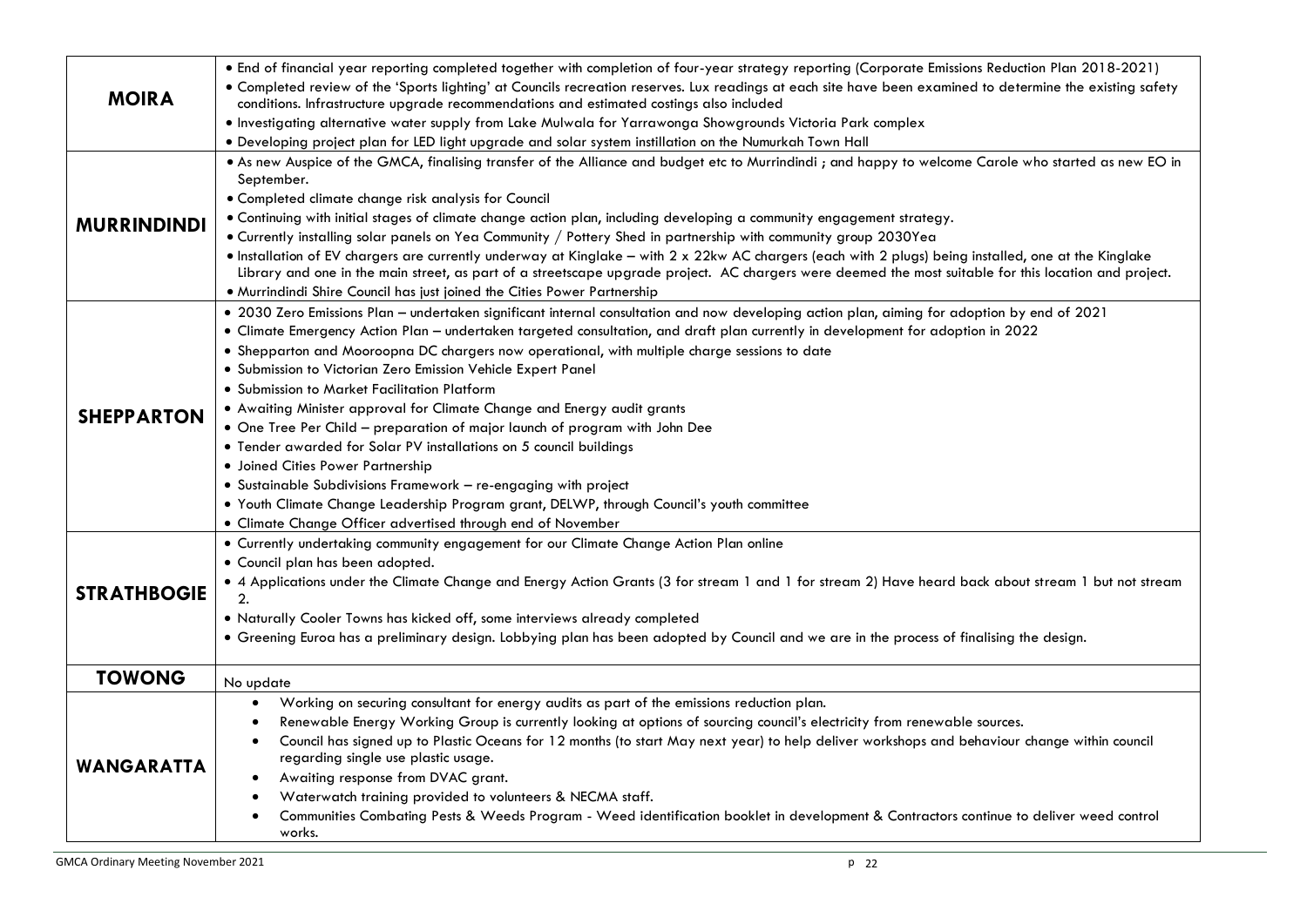| <b>WODONGA</b> | • Rewriting the Sustainability strategy for early 2022                                                                                                                                                                                                                                                                                                                                                                                                                                                                                                                                                                                 |
|----------------|----------------------------------------------------------------------------------------------------------------------------------------------------------------------------------------------------------------------------------------------------------------------------------------------------------------------------------------------------------------------------------------------------------------------------------------------------------------------------------------------------------------------------------------------------------------------------------------------------------------------------------------|
|                | . Working with consultants to develop evidence-based targets and action plan for rewrite of CCAAP by mid 2022                                                                                                                                                                                                                                                                                                                                                                                                                                                                                                                          |
|                | • Undertaking single use plastics audit at council owned and managed facilities 15 - 18 November                                                                                                                                                                                                                                                                                                                                                                                                                                                                                                                                       |
|                | . Albury Wodonga Sustainable Living Festival was successful despite the events being modified for current COVID numbers locally during week of 6-14                                                                                                                                                                                                                                                                                                                                                                                                                                                                                    |
|                | November many topics still available on line https://www.alburywodonga.gov.au/slf                                                                                                                                                                                                                                                                                                                                                                                                                                                                                                                                                      |
|                | . Working for Vic. Sustainability projects officer has completed contract.                                                                                                                                                                                                                                                                                                                                                                                                                                                                                                                                                             |
|                | · Reusable Menstrual Products - Halve Waste Menstrual products rebate link                                                                                                                                                                                                                                                                                                                                                                                                                                                                                                                                                             |
|                | • Cloth Nappies Vs Disposable Nappies - Halve Waste                                                                                                                                                                                                                                                                                                                                                                                                                                                                                                                                                                                    |
| <b>GB CMA</b>  | The Goulburn Broken Regional Catchment Strategy has been approved by the GB CMA Board at their October 2021 meeting. The blue tabs on the<br>strategy website (https://goulburnbroken.rcs.vic.gov.au/) have now been submitted to the Victorian Water Minister for endorsement. The project team<br>will now start planning for the implementation of the strategy, including communication, engagement, and monitoring. A joint presentation with NE CMA<br>on the Regional Catchment Strategies was given to Regional Development Australia - Hume on 5 November.                                                                    |
|                | There is a continued effort to build the number of individuals and organisations pledging to support the RCS. At last check, we have 40 individuals and<br>$\bullet$<br>21 organisations. Letters were sent to partners, including Councils seeking pledges of support.                                                                                                                                                                                                                                                                                                                                                                |
|                | The Goulburn Broken Catchment Biodiversity Strategy is being reviewed as part of renewal of Regional Catchment Strategy. A 'Biodiversity' theme<br>$\bullet$<br>paper is being written as part of DELWP requirements for RCS renewal.                                                                                                                                                                                                                                                                                                                                                                                                  |
|                | We are working with DELWP to deliver on Climate Ready Hume through the Climate Change Adaptation in Agriculture - Goulburn Broken project. The<br>$\bullet$<br>project will deliver communication materials highlighting how local farmers are adapting to and mitigating climate change. The project is due for<br>completion 30 May 2022, however additional services will continue to be delivered by partners into 2022-23. Five community projects and one<br>university project have been funded through the project, identified through the Sustainable Agriculture Small Grants EOI round run in 2020-21. The<br>projects are: |
|                | Milking regeneratively in the Goulburn Broken Catchment, Goulburn Murray Landcare Network<br>$\bullet$                                                                                                                                                                                                                                                                                                                                                                                                                                                                                                                                 |
|                | Trial to measure the benefits of soil moisture and pasture growth from deep cultivation at                                                                                                                                                                                                                                                                                                                                                                                                                                                                                                                                             |
|                | Strathbogie, Strathbogie Tableland Landcare Group<br>٠                                                                                                                                                                                                                                                                                                                                                                                                                                                                                                                                                                                 |
|                | Towards the future land management, Warby Ranges Landcare Group<br>$\bullet$                                                                                                                                                                                                                                                                                                                                                                                                                                                                                                                                                           |
|                | Soils ain't soils II, Delatite Landcare Group<br>$\bullet$                                                                                                                                                                                                                                                                                                                                                                                                                                                                                                                                                                             |
|                | Engaging farmers to begin the carbon journey, Molyullah Tatong Tree and Land Protection Group<br>$\bullet$                                                                                                                                                                                                                                                                                                                                                                                                                                                                                                                             |
|                | Effect of shelterbelts on soil health and pasture production, University of Melbourne<br>$\bullet$                                                                                                                                                                                                                                                                                                                                                                                                                                                                                                                                     |
|                | We will also be creating five short videos to share farmer actions, progress, and learnings in addressing climate change on their farms.<br>$\bullet$                                                                                                                                                                                                                                                                                                                                                                                                                                                                                  |
| <b>NECMA</b>   | Activities that have been undertaken in the last period include:                                                                                                                                                                                                                                                                                                                                                                                                                                                                                                                                                                       |
|                | 4 workshops with wine industry participants about the effects of climate change on the future of the wine industry for each of the 5 regions in the<br>$\bullet$<br>North East. Workshops have been booked out with presenters Paul Ryan, Snow Barlow and Ben Rose all providing a broad range of commentary<br>around the theme.                                                                                                                                                                                                                                                                                                      |
|                | A joint project with GBCMA on our water futures exploring the effects of climate change on water yield and how that will be communicated with<br>٠                                                                                                                                                                                                                                                                                                                                                                                                                                                                                     |
|                | the broader community. This is planned to be a 4-workshop series over the next 5 months.                                                                                                                                                                                                                                                                                                                                                                                                                                                                                                                                               |
|                | Presentations on the NECMA climate tool have been provided to the Walnut growers AGM and a couple of Landcare groups.                                                                                                                                                                                                                                                                                                                                                                                                                                                                                                                  |
|                | The Alpine Valleys Dairy climate adaptation strategy has been completed and work is underway to access funding to support its role out.<br>$\bullet$                                                                                                                                                                                                                                                                                                                                                                                                                                                                                   |